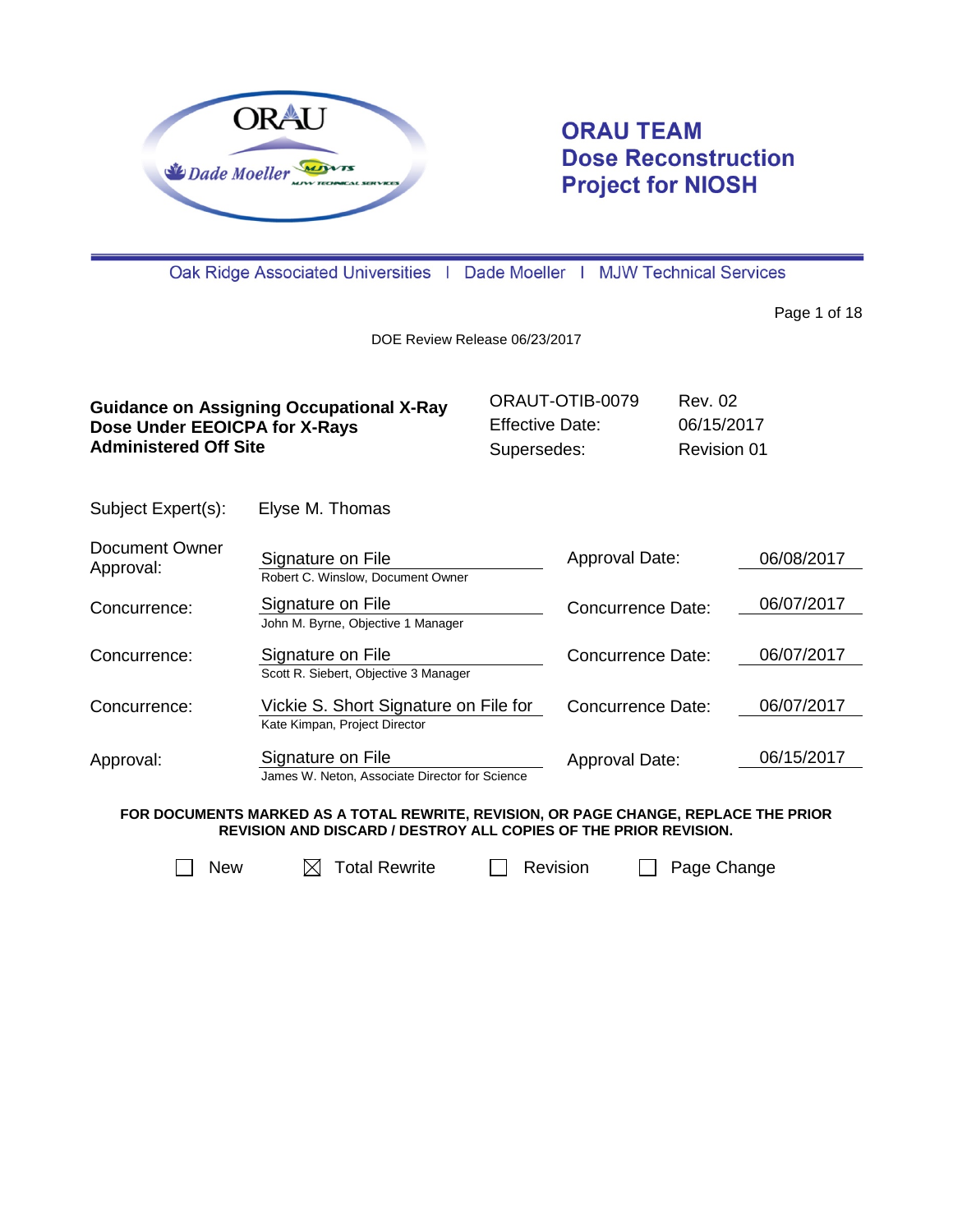| Document No. ORAUT-OTIB-0079 | Revision No. 02 | Effective Date: 06/15/2017 | Page 2 of 18 |
|------------------------------|-----------------|----------------------------|--------------|
|------------------------------|-----------------|----------------------------|--------------|

### **PUBLICATION RECORD**

| <b>EFFECTIVE</b> | <b>REVISION</b> |                                                                                                                                                                                                                                                                                                                                                                                                                                                                                                                                                                                                                                                    |
|------------------|-----------------|----------------------------------------------------------------------------------------------------------------------------------------------------------------------------------------------------------------------------------------------------------------------------------------------------------------------------------------------------------------------------------------------------------------------------------------------------------------------------------------------------------------------------------------------------------------------------------------------------------------------------------------------------|
| <b>DATE</b>      | <b>NUMBER</b>   | <b>DESCRIPTION</b>                                                                                                                                                                                                                                                                                                                                                                                                                                                                                                                                                                                                                                 |
| 01/03/2011       | 00              | New technical information bulletin to implement new DCAS guidance<br>based on recent NIOSH interpretation of EEOICPA statute language.<br>Incorporates formal internal and NIOSH review comments. Training<br>required: As determined by the Objective Manager. Initiated by<br>Elyse M. Thomas.                                                                                                                                                                                                                                                                                                                                                   |
| 03/18/2016       | 01              | Incorporates new information, references, and updated list of<br>facilities that had X-rays performed off the site. Three sites moved<br>from Table 1 (off site) to Table 2 (on site), resulting in the addition of<br>X-ray dose (Hanford, Portsmouth, and Extrusion Plant (from 1996-<br>2006). Incorporates formal internal review comments. No review<br>comments were received as a result of formal NIOSH review.<br>Constitutes a total rewrite of the document. Training required: As<br>determined by the Objective Manager. Initiated by Elyse M. Thomas.                                                                                |
| 06/15/2017       | 02              | Revision initiated to incorporate new information, references, and<br>updated list of facilities that performed X-rays off the site at<br>noncovered facilities. BWXT and PNNL added to Table 3-1 with<br>information regarding procedures performed at non-covered facilities.<br>No information was added to Table 3-2 concerning covered dates.<br>However, the dates for PNNL was reduced to reflect the addition of<br>information in Table 3-1. Incorporates formal internal review<br>comments. Constitutes a total rewrite of the document. Training<br>required: As determined by the Objective Manager. Initiated by<br>Elyse M. Thomas. |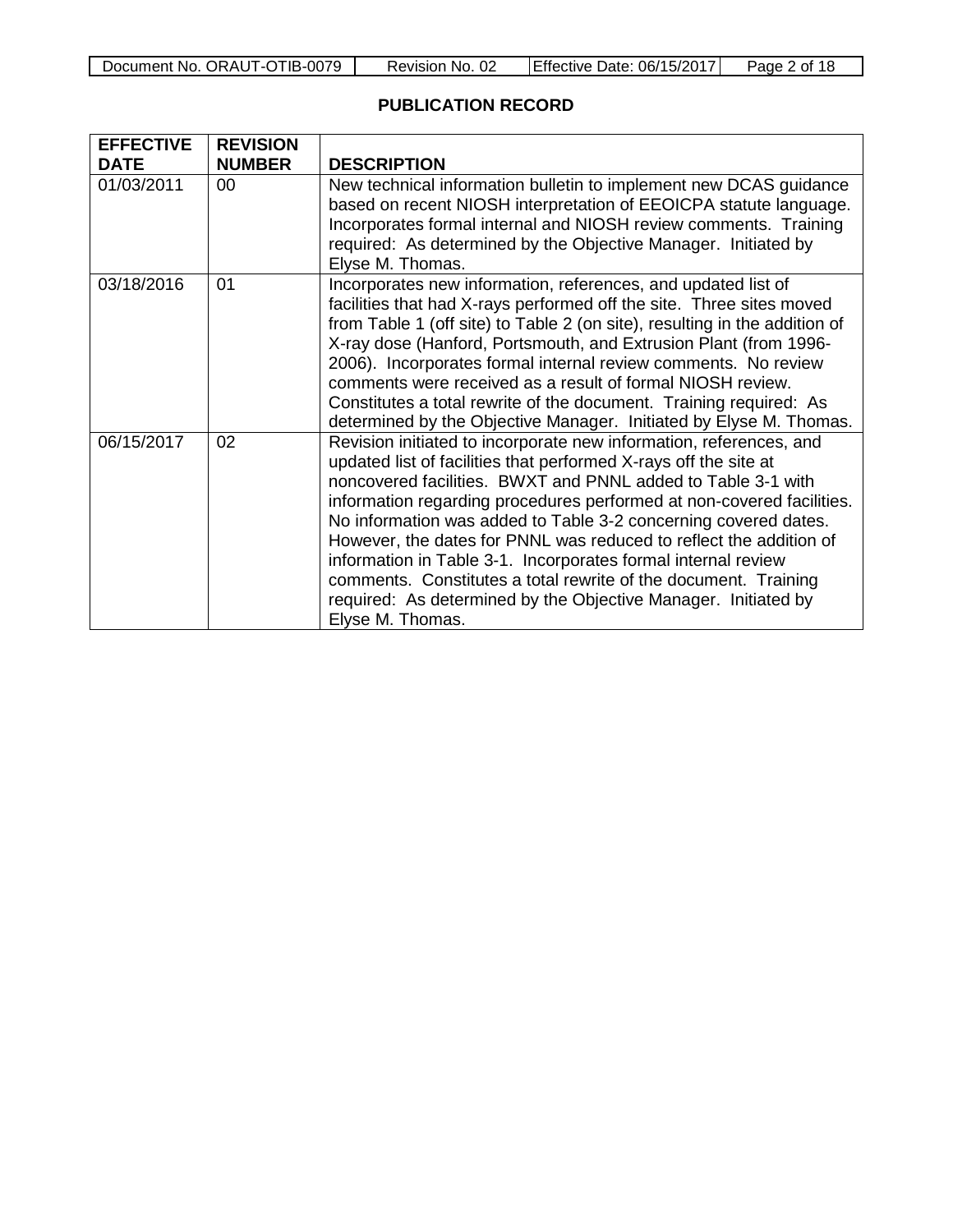| Document No. ORAUT-OTIB-0079 | -02<br>No.<br>Revision | Effective<br>Date: 06/15/2017 | Page<br>of 18 |
|------------------------------|------------------------|-------------------------------|---------------|

#### **TABLE OF CONTENTS**

| <b>SECTION</b> | <b>PAGE</b><br><b>TITLE</b> |  |
|----------------|-----------------------------|--|
|                |                             |  |
|                |                             |  |
|                |                             |  |
|                |                             |  |
|                |                             |  |

### **LIST OF TABLES**

## **TABLE TITLE PAGE** 3-1 [Covered facilities that administered occupational X-rays at noncovered, offsite facilities](#page-5-0) ......... 6 3-2 [Covered facilities that administered occupational X-rays on site, or for which no evidence](#page-8-0)  [exists that X-rays were taken off site........................................................................................ 9](#page-8-0)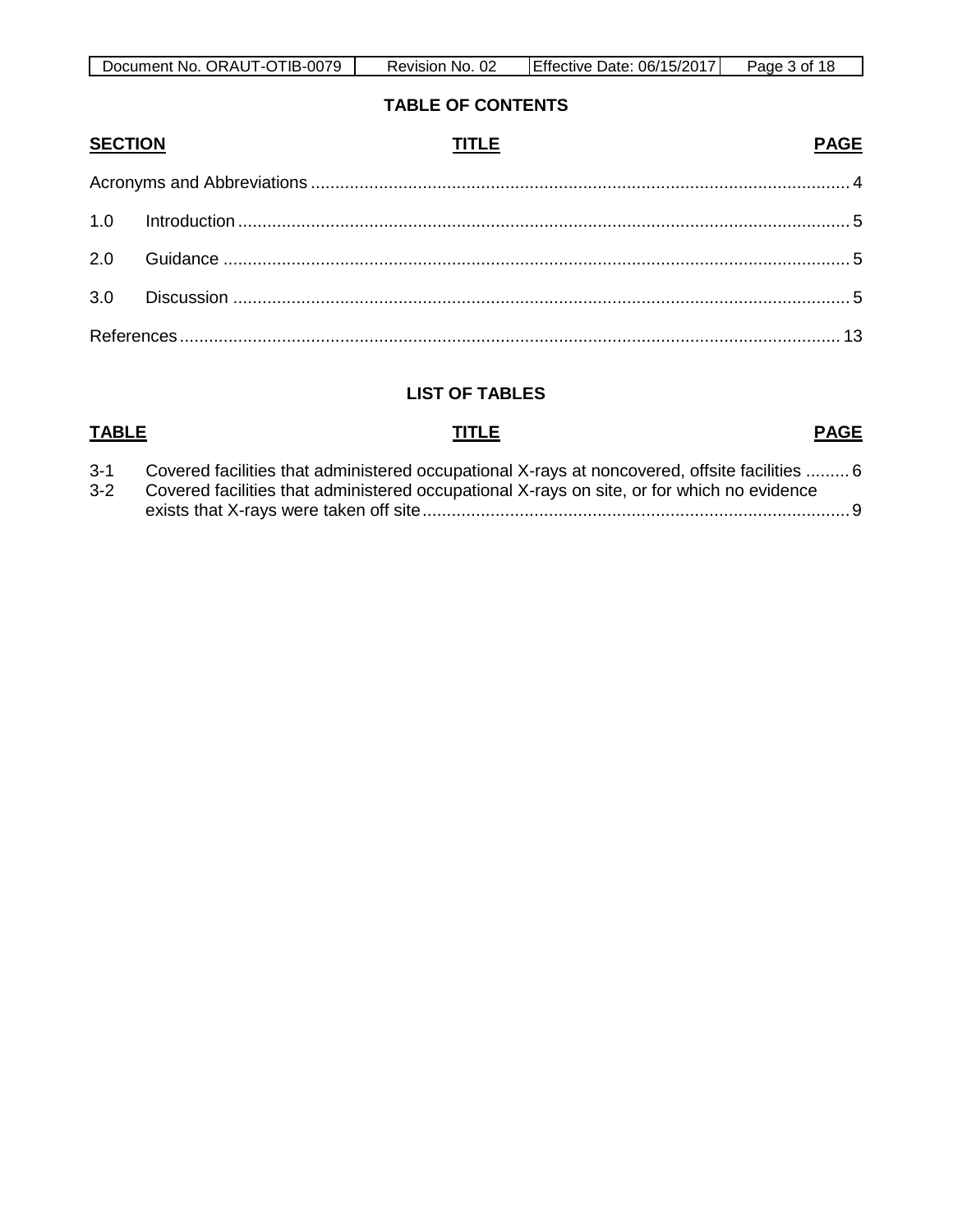### <span id="page-3-0"></span>**ACRONYMS AND ABBREVIATIONS**

| AWE                       | <b>Atomic Weapons Employers</b>                                            |
|---------------------------|----------------------------------------------------------------------------|
| <b>CTW</b>                | construction trade worker                                                  |
| <b>DCAS</b><br><b>DOE</b> | Division of Compensation Analysis and Support<br>U.S. Department of Energy |
| <b>EEOICPA</b>            | Energy Employees Occupational Illness Compensation Program Act of 2000     |
| <b>NIOSH</b>              | National Institute for Occupational Safety and Health                      |
| <b>ORAU</b>               | Oak Ridge Associated Universities                                          |
| <b>SEC</b>                | <b>Special Exposure Cohort</b>                                             |
|                           | SRDB Ref ID Site Research Database Reference Identification (number)       |
| <b>TIB</b>                | technical information bulletin                                             |
| U.S.C.                    | <b>United States Code</b>                                                  |
| ş                         | section or sections                                                        |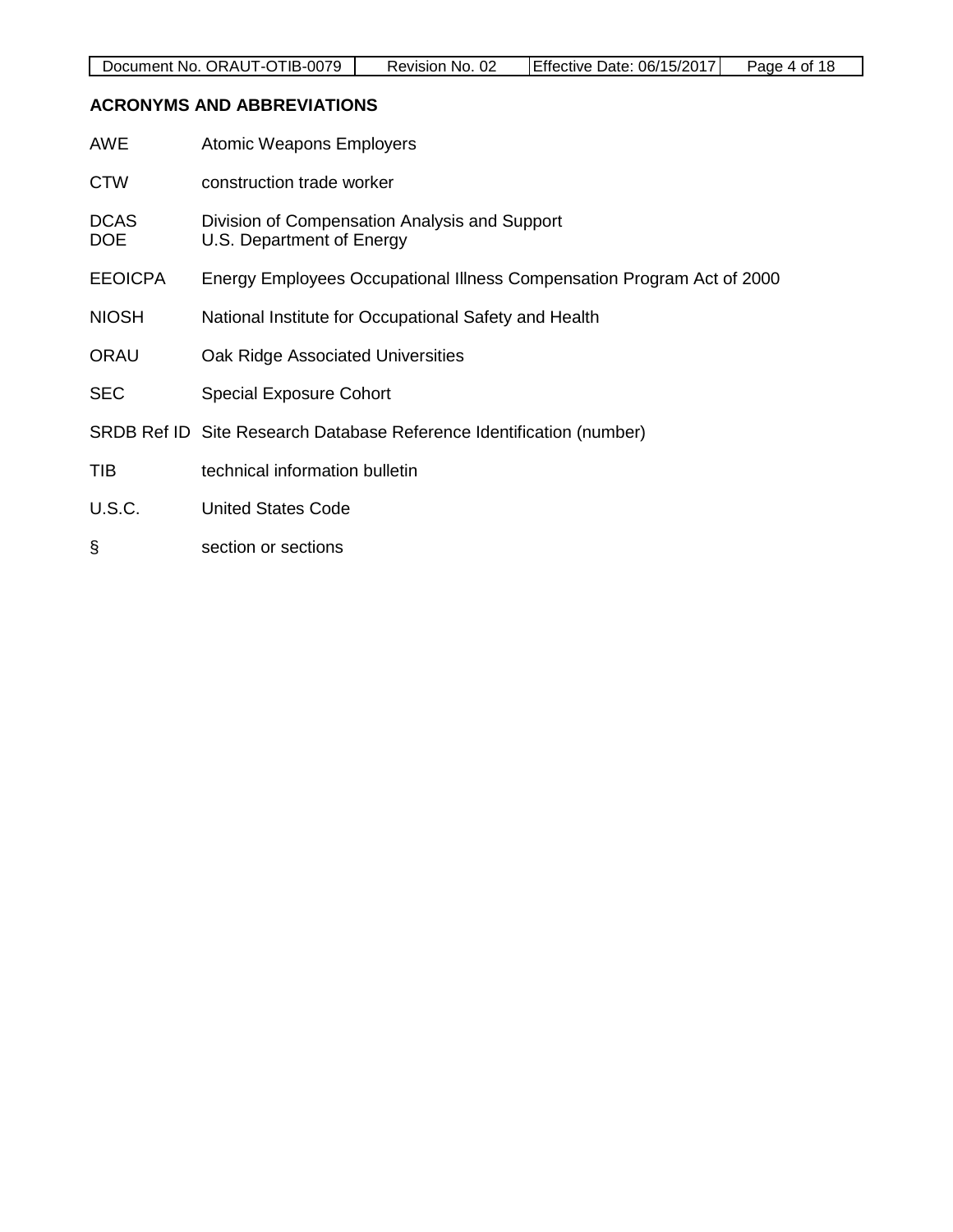| Document No. ORAUT-OTIB-0079 | Revision No. 02 | Effective Date: 06/15/2017 | Page 5 of 18 |
|------------------------------|-----------------|----------------------------|--------------|

### <span id="page-4-0"></span>**1.0 INTRODUCTION**

Technical information bulletins (TIBs) are not official determinations made by the National Institute for Occupational Safety and Health (NIOSH) but are rather general working documents that provide historical background information and guidance to assist in the preparation of dose reconstructions at particular sites or categories of sites. They will be revised in the event additional relevant information is obtained about the affected site(s). TIBs may be used to assist NIOSH staff in the completion of individual dose reconstructions.

In this document, the word "facility" is used as a general term for an area, building, or group of buildings that served a specific purpose at a site. It does not necessarily connote an "atomic weapons employer facility" or a "Department of Energy (DOE) facility" as defined in the Energy Employees Occupational Illness Compensation Program Act of 2000 [42 U.S.C. § 7384l(5) and (12)].

The Energy Employees Occupational Illness Compensation Program Act of 2000 (EEOICPA) requires the assignment of external dose from medical X-ray examinations that were performed for occupational health screening and were required as a condition of employment. Many DOE and Atomic Weapons Employer (AWE) sites had their own medical clinics and equipment to perform medical X-ray screening of their workers. At some sites, however, and sometimes dependent on the timeframe, the sites contracted with private physicians, clinics, or local community hospitals to provide this service to workers.

The NIOSH interpretation of the EEOICPA statute affects how X-ray dose should be assigned when the X-rays were taken at a site or location that is not defined under the statute as a covered facility. This includes the scenario in which X-rays were taken at offsite locations, such as private physicians' offices, clinics, or local community hospitals. The NIOSH interpretation is that the statute defines covered radiation as the radiation received by a covered employee at a covered facility during a covered period (NIOSH 2010). Except in limited circumstances concerning residual radiation, only radiation that the employee received while at a covered facility can be included in dose reconstruction. Any site profile stating or suggesting that offsite medical screening doses should be included will be revised to be consistent with this NIOSH interpretation.

### <span id="page-4-1"></span>**2.0 GUIDANCE**

If it is known that occupational medical X-ray dose was received at a location other than a covered facility (i.e., an offsite physician's office, clinic, or local community hospital), it shall not be included in dose reconstruction. If there is doubt about where the X-ray exposure was received, dose reconstructors should assume that the dose was received at a covered facility.

### <span id="page-4-2"></span>**3.0 DISCUSSION**

Whether X-ray exposure was received at a covered facility is often discovered in the research process during the review and analysis of historical documentation and claim file records from a particular covered site. This information is then included in the site profile and/or Special Exposure Cohort (SEC) evaluation report for that site. Table 3-1 is a list of sites for which historical information has been found about X-rays administered to energy employees at offsite noncovered facilities. Table 3-1 lists those sites along with appropriate periods of applicability.

When historical documentation does not provide needed information about where occupational X-rays might have been taken, the energy employee claim file records might contain evidence that some X-rays were taken off site. For example, X-ray request forms might contain a private physician's, clinic's, or hospital's letterhead. This is not always adequate evidence that the X-rays were taken off site, because many sites contracted with private radiologists for radiological interpretation of the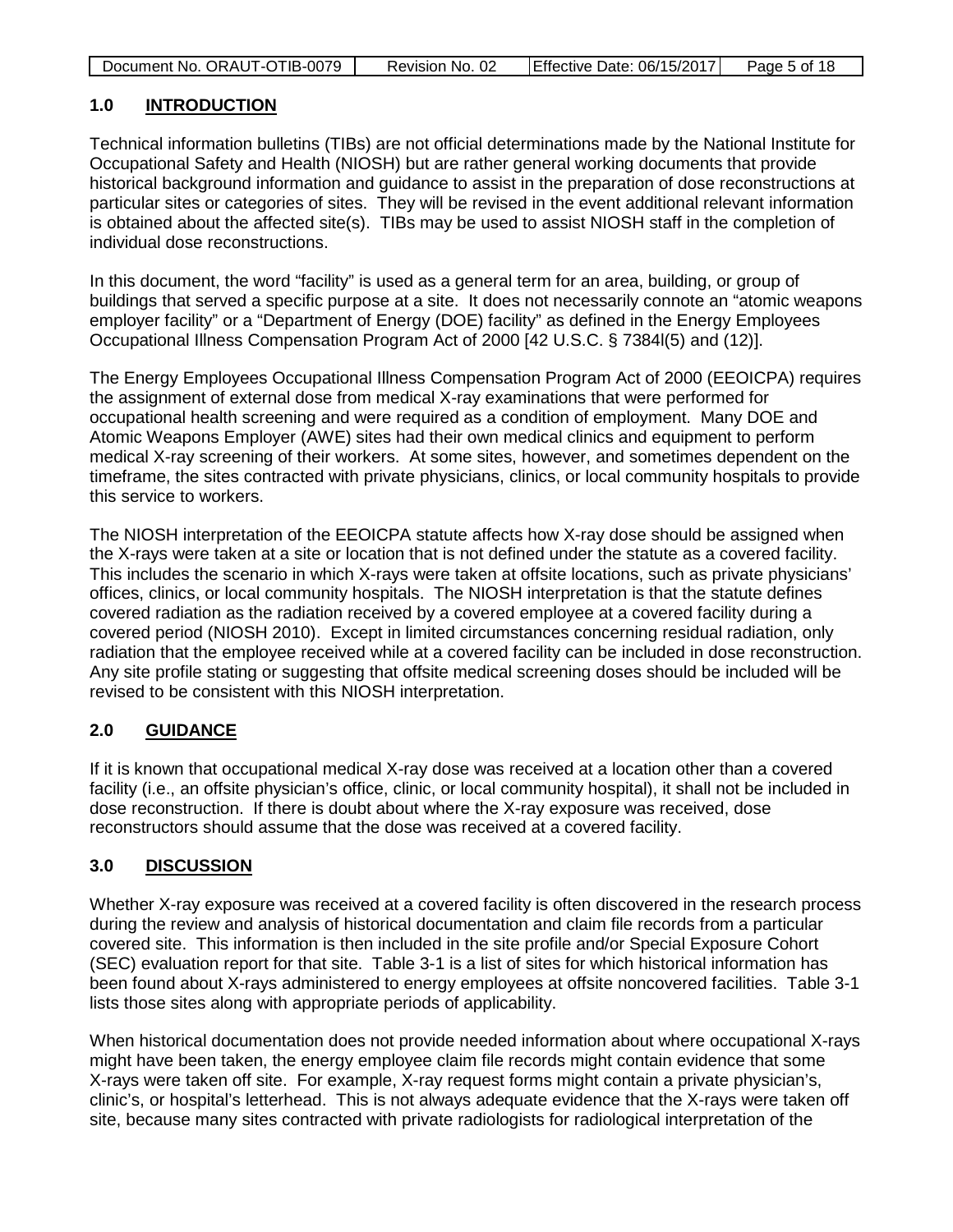| Document No. ORAUT-OTIB-0079 | Revision No. 02 | Effective Date: 06/15/2017 | Page 6 of 18 |
|------------------------------|-----------------|----------------------------|--------------|

|                        | Table 3-T. COVETED Tachmes that administered occupational A-rays at honcovered onsite facilities. |                   |                           |
|------------------------|---------------------------------------------------------------------------------------------------|-------------------|---------------------------|
|                        |                                                                                                   | <b>Applicable</b> |                           |
|                        |                                                                                                   | periods for       |                           |
|                        |                                                                                                   | X-rays at         |                           |
| <b>Covered</b>         |                                                                                                   | noncovered        |                           |
| facility               | Noncovered (offsite) location                                                                     | facilities        | Reference                 |
| Albany                 | Corvallis Clinic or private physicians' offices in                                                | All               | <b>Corvallis Clinic</b>   |
| Research               | Albany, OR.                                                                                       |                   | 1959-1986, 1972-          |
|                        |                                                                                                   |                   |                           |
| Center                 |                                                                                                   |                   | 1986                      |
| Aliquippa Forge        | "The X-rays were taken by Dr. W. T. Rice of                                                       | All               | <b>ORAUT 2015a,</b>       |
|                        | Rochester, Pa. but the X-ray films are retained in                                                |                   | p. 23; Tabershaw          |
|                        | his office" (Tabershaw 1949a, p. 3).                                                              |                   | 1949a                     |
| <b>Allied Chemical</b> | "All new hires are given a pre-employment physical                                                | All               | <b>ORAUT 2014a,</b>       |
| Corp. Plant            | at the doctor's office which includes a careful                                                   |                   | p. 20; Freeman 1975       |
|                        | medical history, general health assessment by the                                                 |                   |                           |
|                        | physician and a chest X-ray" (Freeman 1975,                                                       |                   |                           |
|                        | p. 178).                                                                                          |                   |                           |
| Ames                   | "The X-ray equipment for occupational medical                                                     | All               | <b>ORAUT 2012a;</b>       |
| Laboratory             | examinations of Ames Laboratory staff members                                                     |                   | <b>Voss 1957</b>          |
|                        | was located at the Iowa State Student Health                                                      |                   |                           |
|                        | Center/College Hospital" (ORAUT 2012a, p. 23).                                                    |                   |                           |
| <b>Baker Brothers</b>  | "Dr. Norwood made arrangements for chest                                                          | All               | Nickson 1943, p. 2        |
|                        | X-raysat the Robin Wood Hospital in Toledo"                                                       |                   |                           |
| <b>Battelle</b>        | "During the 1950s, there is evidence that the                                                     | All chest         | <b>ORAUT 2016a,</b>       |
| Columbus               |                                                                                                   |                   | 2010a                     |
|                        | X-rays of Battelle workers were taken at a private                                                | fluoroscopy       |                           |
|                        | physician's office and included chest fluoroscopy"                                                |                   |                           |
|                        | (ORAUT 2016a, p. 17).                                                                             |                   |                           |
| <b>Battelle</b>        | "X-rays and blood counts are done at the                                                          | 1943-1956         | Tabershaw 1949b,          |
| Columbus               | University Hospital which is only a short distance                                                |                   | p. 3; Amstein 2008,       |
|                        | from the Institute."                                                                              |                   | p. 4                      |
|                        | "x-rays were performed on site in Health                                                          |                   |                           |
|                        | Services from the late 1950s to the early 1980s for                                               |                   |                           |
|                        | Battelle staff that required them. Prior to this time                                             |                   |                           |
|                        | period, the x-rays were provided at a physician's                                                 |                   |                           |
|                        | office."                                                                                          |                   |                           |
| <b>BWX</b>             | Nearby physicians' offices.                                                                       | All               | ORAUT 2016d, p. 3,        |
|                        |                                                                                                   |                   | ORAUT 2016e, p. 2,        |
| Technologies           |                                                                                                   |                   |                           |
|                        |                                                                                                   |                   | ORAUT 2016f, p. 2,        |
|                        |                                                                                                   |                   | ORAUT 2016g, p. 2         |
| <b>Extrusion Plant</b> | "Laboratory work, i.e. urinalyses, blood tests, and                                               | Before 1981       | <b>Hibbitts and Pryor</b> |
|                        | X-rays, is done at the local hospital, Ashtabula                                                  | and after 2006    | 1970; ORAUT               |
|                        | General" (Hibbitts and Pryor 1970, p. 8).                                                         |                   | 2017d, p. 23.             |
|                        | "Based on information in the claim file records, it                                               |                   |                           |
|                        | appears that X-rays were taken off site at                                                        |                   |                           |
|                        | Ashtabula General Hospital through 1980"                                                          |                   |                           |
|                        | (ORAUT 2017d, p. 23).                                                                             |                   |                           |
|                        |                                                                                                   |                   |                           |
|                        | "it is assumed that X-rays were taken on site                                                     |                   |                           |
|                        | from 1981 to 2006, when the site was                                                              |                   |                           |
|                        | decommissioned" (ORAUT 2017d, p. 23).                                                             |                   |                           |
| <b>Grand Junction</b>  | Warren Bush "said the company doctor was                                                          | 1947-1961 and     | Stoller undated, p. 9     |
|                        | Dr. Raso, who had an x-ray unit in his office in                                                  | 1970-2002         |                           |
|                        | Grand Junction."                                                                                  |                   |                           |
| Kansas City            | "In 1997, medical X-ray services were outsourced;                                                 | After 1996        | <b>ORAUT 2017b;</b>       |
| Plant                  | " (ORAUT 2017b, p. 20).                                                                           |                   | Todd 2004, p. 3           |

<span id="page-5-0"></span>

| Table 3-1. Covered facilities that administered occupational X-rays at noncovered offsite facilities. |  |
|-------------------------------------------------------------------------------------------------------|--|
|-------------------------------------------------------------------------------------------------------|--|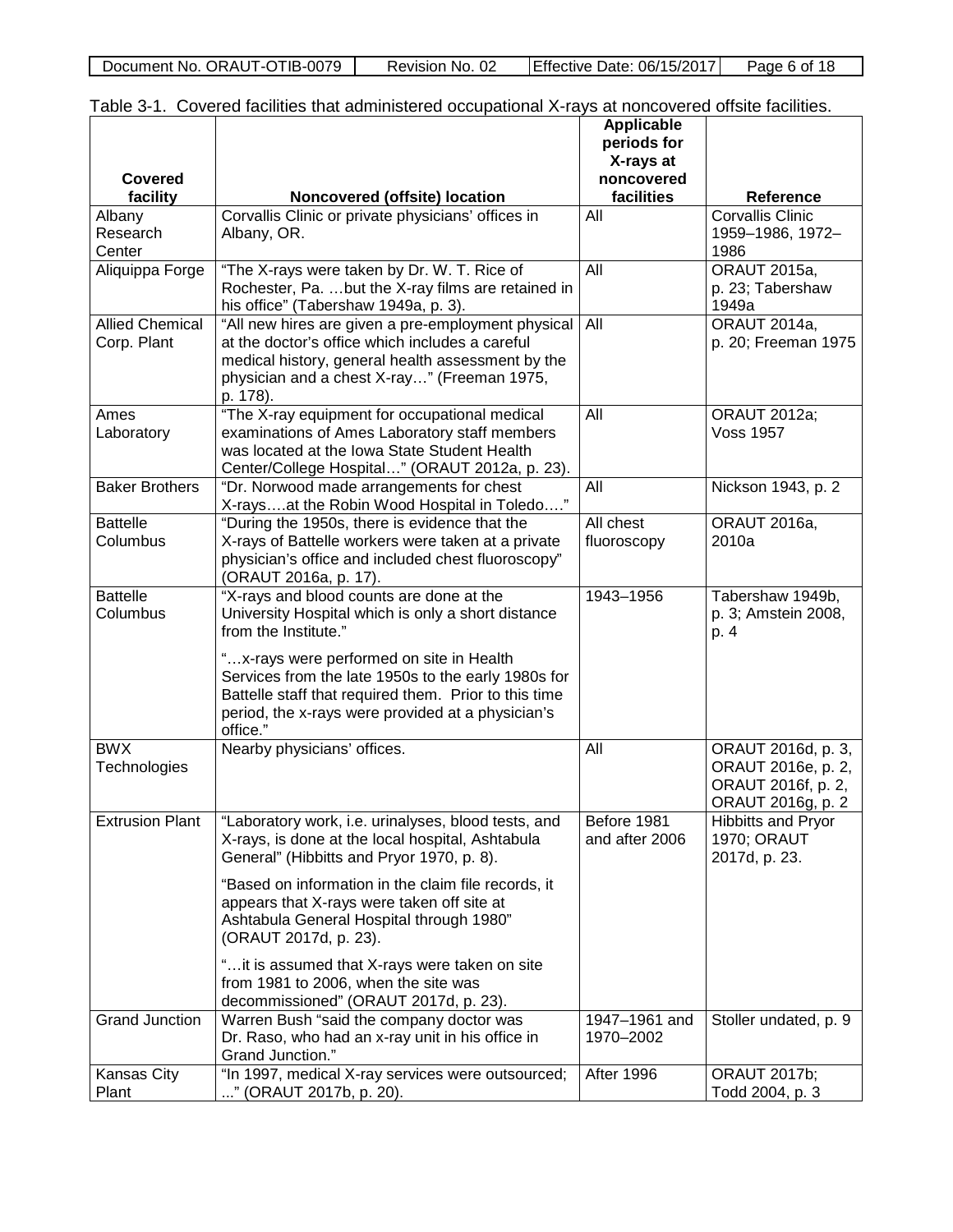| <b>Covered</b><br>facility                            | Noncovered (offsite) location                                                                                                                                                                                                                                                                                                     | Applicable<br>periods for<br>X-rays at<br>noncovered<br>facilities | <b>Reference</b>                                                                                                                        |
|-------------------------------------------------------|-----------------------------------------------------------------------------------------------------------------------------------------------------------------------------------------------------------------------------------------------------------------------------------------------------------------------------------|--------------------------------------------------------------------|-----------------------------------------------------------------------------------------------------------------------------------------|
| Kellex/Pierpont                                       | "It is understood that the only examination that will<br>not be performed by Kellex personnel is the chest<br>radiograph."                                                                                                                                                                                                        | All                                                                | Beckerley 1948, p. 3                                                                                                                    |
| Lawrence<br><b>Berkeley</b><br>National<br>Laboratory | "In the early years before about 1964, workers had<br>their physical exams (including X-rays) in their<br>private physicians' offices " (ORAUT 2010c,<br>p. 22).<br>"Doses for 1991 to 1995 are for the Picker<br>machine, and for 1996 to the present<br>employees have been sent off site for X-rays "<br>(ORAUT 2010c, p. 23). | Before 1964<br>and after 1995                                      | <b>ORAUT 2010c;</b><br>Parker 1963;<br>Grondona 2010                                                                                    |
| <b>Linde Ceramics</b>                                 | "Linde X-rays were performed off site at a non-<br>covered commercial facility" (ORAUT 2015b,<br>p. 67).                                                                                                                                                                                                                          | All                                                                | <b>ORAUT 2015b;</b><br>Author unknown<br>1948; Various<br>authors 1943-1950,<br>pp. 30, 43, 50;<br><b>Holmes 1944;</b><br>Van Horn 1943 |
| Mallinckrodt                                          | "The annual chest x-rays and presumably the<br>pelvic x-rays were taken at the Barnes Hospital<br>(the Washington University School of Medicine)<br>and the x-ray records remained the property of the<br>hospital " (ORAUT 2010d, p. 108).                                                                                       | All                                                                | <b>ORAUT 2010d,</b><br>p. 108; Quigley<br>1950; Mason 1955,<br>pp. 23, 35                                                               |
| Metallurgical<br>Laboratory                           | "At first the dispensary facilities of Billings Hospital<br>were used but after July 1944 Drexel House was<br>used for this purpose."                                                                                                                                                                                             | Before July<br>1944                                                | Author unknown<br>1946, p. 27                                                                                                           |
| Nevada Test<br>Site                                   | "Chest X-rays before 1960 were taken off the site<br>at non-covered contractor facilities, probably<br>physicians' offices in Las Vegas" (ORAUT 2012b,<br>p. 7).                                                                                                                                                                  | 1951-1959 (all)                                                    | ORAUT 2012b,<br>pp. 7, 10                                                                                                               |
| Nevada Test<br>Site                                   | "During [1986-1995], workers continued to receive<br>pre-employment physicals at contracted non-<br>covered facilities in Las Vegas These<br>contractors might also have provided the periodic<br>and termination chest X-rays if the worker was in<br>Las Vegas" (ORAUT 2012b, p. 10).                                           | 1986-1995<br>preemployment<br>X-rays                               | <b>ORAUT 2012b;</b><br>DeMarre 2012                                                                                                     |
| Nevada Test<br><b>Site</b>                            | "NTS sold and removed its X-ray equipment in<br>1996. After this date, all radiographic services<br>were contracted out to a variety of offsite, non-<br>covered facilities in Las Vegas " (ORAUT 2012b,<br>p. 10).                                                                                                               | 1996-present<br>$(\text{all})$                                     | <b>ORAUT 2012b;</b><br>DeMarre 2012;<br>Moon 2012                                                                                       |
| Nuclear<br>Materials and<br>Equipment<br>Corporation  | "NUMEC apparently did not have its own medical<br>"X-ray department during AEC operational years<br>and the medical X-rays for NUMEC employees<br>appear to have been performed at a local clinic or<br>hospital" (ORAUT 2017c, p. 34).                                                                                           | All                                                                | <b>ORAUT 2017c;</b><br>Author unknown<br>1978; Cain 1964;<br>Wieland 1981;<br>Quigley 1972                                              |
| Pacific<br>Northwest<br>National<br>Laboratory        | "Since October 1, 2012, occupational medical<br>X-rays for PNNL employees have been performed<br>at the Kadlec Medical Center in Richland,<br>Washington. Kadlec Medical Center is not a<br>covered facility under EEOICPA for this time<br>period; "                                                                             | <b>After 2012</b>                                                  | ORAUT 2016b,<br>p. 25                                                                                                                   |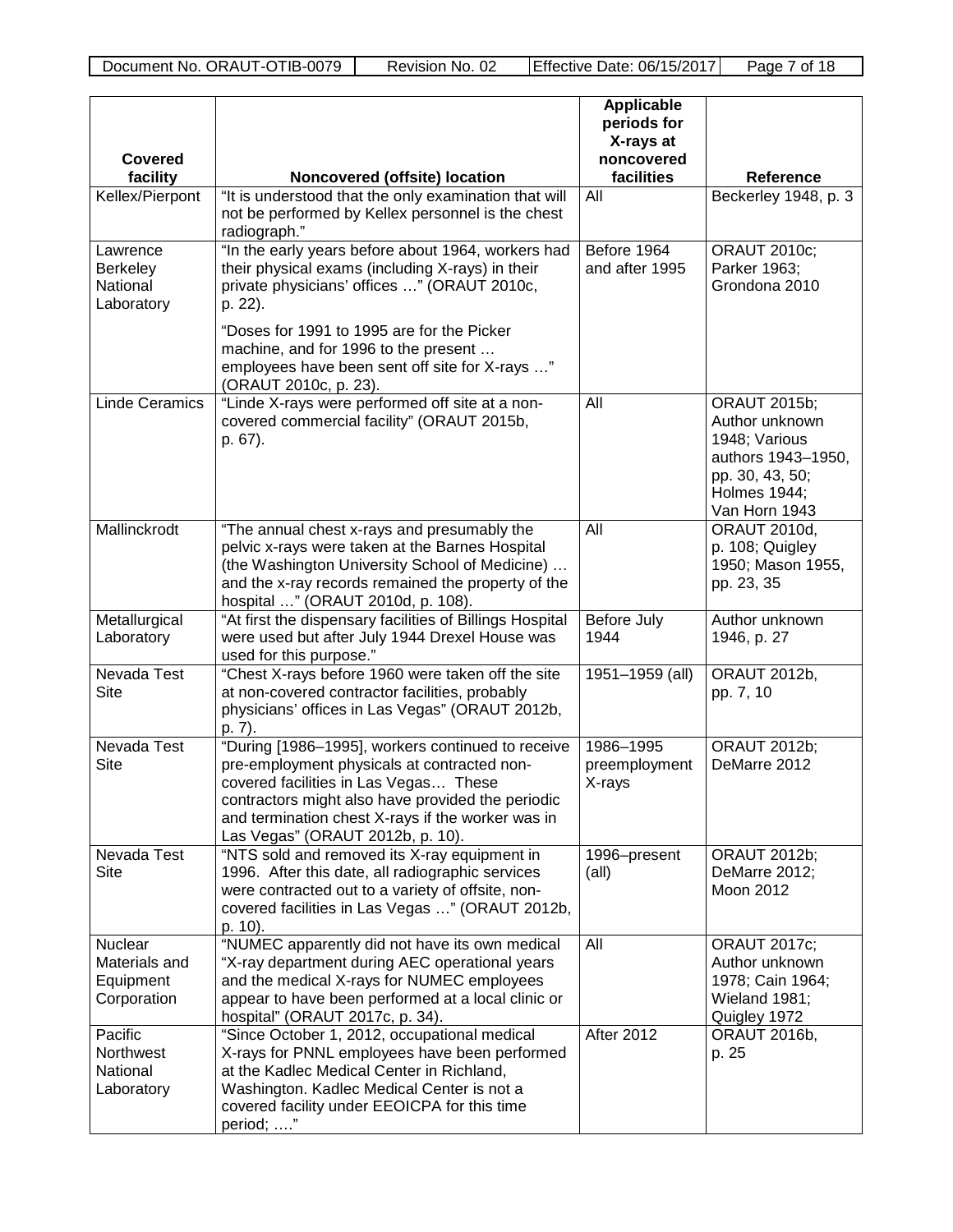|                                 |                                                                                                  | <b>Applicable</b><br>periods for   |                     |
|---------------------------------|--------------------------------------------------------------------------------------------------|------------------------------------|---------------------|
|                                 |                                                                                                  | X-rays at                          |                     |
| Covered                         |                                                                                                  | noncovered                         |                     |
| facility                        | Noncovered (offsite) location                                                                    | facilities                         | <b>Reference</b>    |
| Portsmouth                      | DOE contractor personnel - X-rays performed at                                                   | 2010-2011                          | ORAUT 2016h         |
| Gaseous                         | Southern Ohio Medical Center                                                                     |                                    |                     |
| <b>Diffusion Plant</b>          |                                                                                                  |                                    |                     |
| Portsmouth                      | All personnel - Adena Occupational Health -                                                      | April 2012 -                       | ORAUT 2016h         |
| Gaseous                         | Waverly                                                                                          | May 4, 2014                        |                     |
| <b>Diffusion Plant</b>          |                                                                                                  |                                    |                     |
| Sandia National<br>Laboratories | "the Sandia Base Army Hospital and the Kirtland<br>Air Force Base Dispensary are not part of the | X-rays taken at<br>the Sandia Base | Anders 2015, p. 2   |
|                                 | EEOICPA covered facilities as they are outside the                                               | Hospital or the                    |                     |
|                                 | boundaries of DOE facilities."                                                                   | <b>Kirtland Air</b>                |                     |
|                                 |                                                                                                  | Force Base                         |                     |
|                                 |                                                                                                  | Dispensary                         |                     |
| Simonds Saw                     | "Simonds X-rays were performed off site at a non-                                                | All                                | <b>ORAUT 2014c;</b> |
| and Steel                       | covered commercial facility" (ORAUT 2014c,                                                       |                                    | Tabershaw 1948      |
|                                 | p. 20).                                                                                          |                                    |                     |
| <b>Stanford Linear</b>          | X-rays on Be workers performed at the Palo Alto                                                  | All                                | ORAUT 2007b,        |
| Accelerator                     | Clinic.                                                                                          |                                    | p. 20; Pinder 1965  |
| Center                          |                                                                                                  |                                    |                     |
| University of                   | X-rays taken at Strong Memorial Hospital.                                                        | All                                | Dowdy 1947, p.5-7   |
| Rochester                       |                                                                                                  |                                    |                     |
| Ventron                         | Some X-rays taken at the Beverly Hospital.                                                       | Some                               | Todd 1945, p. 17    |
| Corporation                     |                                                                                                  |                                    |                     |
| West Valley                     | "Chest X-rays for West Valley workers have always                                                | All                                | <b>ORAUT 2007a,</b> |
|                                 | been performed at an offsite location" (ORAUT                                                    |                                    | 2010b, 2010e        |
|                                 | 2007a, p. 51).                                                                                   |                                    |                     |

X-rays, even if the X-rays were obtained on the covered site, and the radiologist's report might be on the office or clinic letterhead. Dose reconstructors should not include the dose from X-rays when it is clear from the claim file records that they were taken off site at a noncovered facility. When it is not clear where the X-rays were taken, dose reconstructors should include the dose. Dose reconstructors should consult the Project Principal Medical Dosimetrist if questions arise.

When neither historical documentation nor claim file records provide the needed information about where the occupational X-rays might have been taken, dose reconstructors should assume that any occupational medical X-ray exposure occurred at the covered facility where the energy employee worked.

Table 3-2 lists the covered facilities where it is known that occupational medical X-rays were taken on site or at another covered facility, according to historical documentation. Table 3-2 also lists sites that might have had occupational medical X-rays taken at an offsite location, but for which this cannot be demonstrated with certainty at present. Dose reconstructors should, therefore, include X-ray dose in dose reconstructions for the sites in Table 3-2 unless there is evidence in the claim file records that the X-rays were taken at a noncovered facility.

Dose reconstructions are also performed for sites that might not be listed here. In reconstructing doses for these claims, dose reconstructors should use any available historical documentation or evidence in claim file records to assign X-ray dose in accordance with the guidance in this TIB. Where historical documentation of offsite X-ray doses has not been found and energy employee medical records are not provided, dose reconstructors should generally assume that occupational medical X-ray exposure occurred on site at the covered facility where the energy employee worked.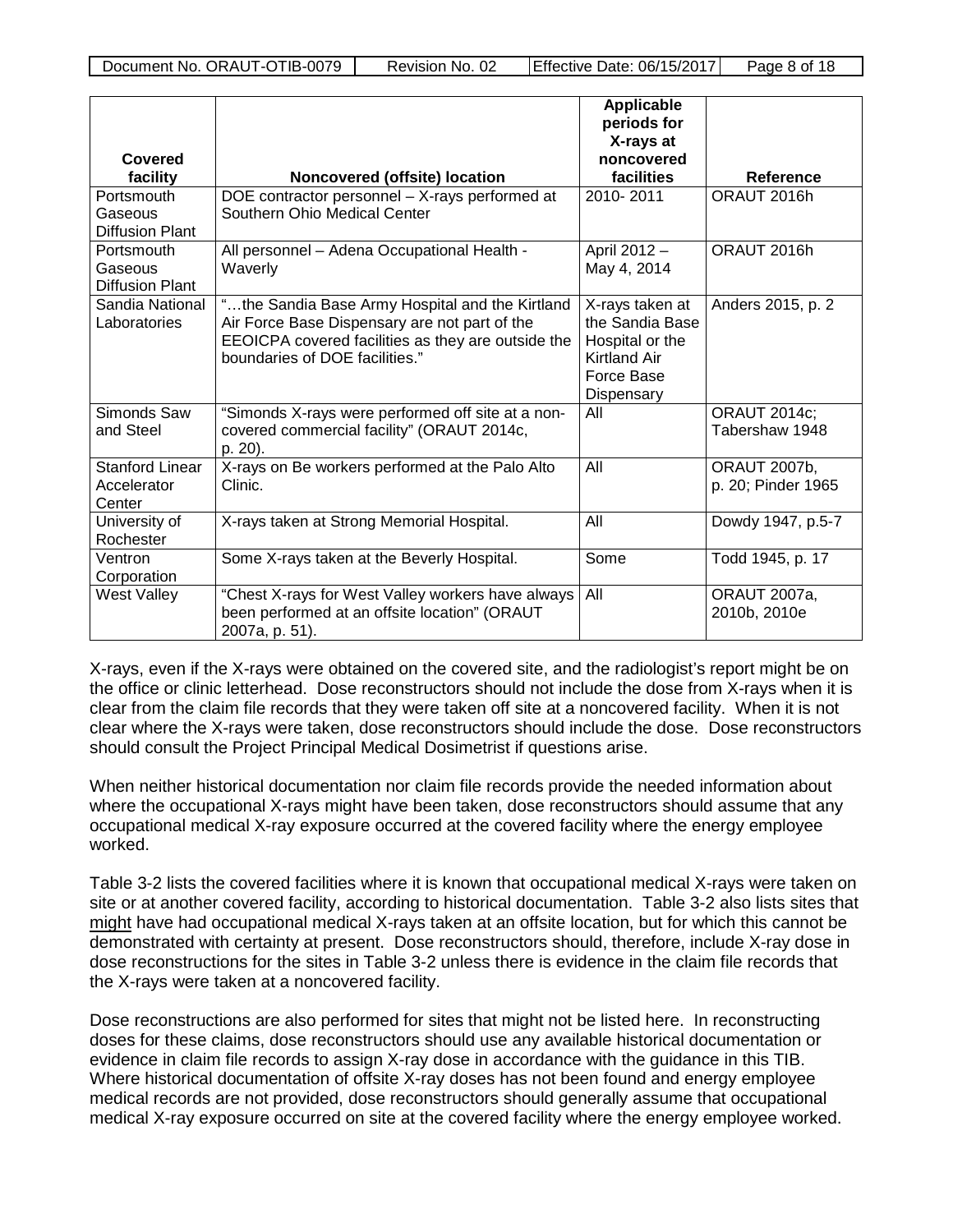| . ORAUT-OTIB-0079 | 02           | J Date: 06/15/2017 | of 18  |
|-------------------|--------------|--------------------|--------|
| Document No.      | Revision No. | ⊺Effective         | Page 9 |

X-ray dose assignment for construction trade workers (CTWs) should be the same as for other energy employees described in this TIB. In other words, dose reconstructors should assume that CTWs had X-rays taken on site at the covered facility where they worked, unless evidence shows that these X-rays were taken off site at a noncovered facility.

<span id="page-8-0"></span>

|                                                  | Table 3-2. Covered facilities that administered occupational X-rays on site, or for which no historical |  |
|--------------------------------------------------|---------------------------------------------------------------------------------------------------------|--|
| evidence exists that X-rays were taken off site. |                                                                                                         |  |
| $\sim$ $\sim$ $\sim$ $\sim$ $\sim$ $\sim$ $\sim$ |                                                                                                         |  |

| <b>Covered facility</b>                               | <b>Notes</b>                                     | Reference             |
|-------------------------------------------------------|--------------------------------------------------|-----------------------|
| <b>Albuquerque Operations</b>                         | All years covered.                               | None                  |
| Office                                                |                                                  |                       |
| <b>Allied Chemical and Dye</b>                        | All years covered.                               | None                  |
| Amchitka                                              | "A 100 kVp -200 mA X-ray machine and             | Eberline 1973, p. 33. |
|                                                       | associated film processing equipment is          |                       |
|                                                       | provided [at a special building in the Huskey    |                       |
|                                                       | Camp Area]."                                     |                       |
| Argonne National                                      | "the status of the employee's health and         | Hasterlik 1949, p. 4. |
| Laboratory - East                                     | ability to work through the use of X-ray,        |                       |
|                                                       | biochemical, hematological, and metabolic        |                       |
|                                                       | facilities which will be available at the Site D |                       |
|                                                       | dispensary."                                     |                       |
| <b>Baker-Perkins Company</b>                          | All years covered                                | NIOSH 2012c, p. 12    |
| Battelle Columbus <sup>a</sup>                        | 1957-2000 for King Ave, and 1957-present         | NIOSH 2012b, p. 4;    |
|                                                       | for West Jefferson.                              | NIOSH 2015a, p. 23    |
| <b>Bethlehem Steel</b>                                | All years covered.                               | NIOSH 2010, p. 29     |
| Corporation                                           |                                                  |                       |
| <b>Bliss and Laughlin Steel</b>                       | All years covered.                               | None                  |
| Company                                               |                                                  |                       |
| <b>Blockson Chemical</b>                              | All years covered.                               | NIOSH 2014, p. 32     |
| Company                                               |                                                  |                       |
| <b>Bridgeport Brass</b><br><b>Brookhaven National</b> | All years covered.<br>All years covered.         | None<br>None          |
| Laboratory                                            |                                                  |                       |
| Canoga Avenue Facility                                | All years covered.                               | None                  |
| Carborundum Company                                   | All years covered.                               | None                  |
| Chapman Valve                                         | All years covered.                               | None                  |
| <b>Clarksville Modification</b>                       | All years covered.                               | None                  |
| Center                                                |                                                  |                       |
| <b>Clinton Engineer Works</b>                         | All years covered.                               | None                  |
| <b>Combustion Engineering</b>                         | All years covered.                               | None                  |
| <b>Connecticut Aircraft</b>                           | All years covered.                               | None                  |
| Nuclear Engine                                        |                                                  |                       |
| Laboratory                                            |                                                  |                       |
| Dayton Project (Units I, III,                         | All years covered.                               | None                  |
| and IV)                                               |                                                  |                       |
| De Soto Avenue Facility                               | All years covered.                               | None                  |
| <b>Dow Chemical Company</b>                           | All years covered.                               | None                  |
| Dow Chemical Company                                  | All years covered.                               | None                  |
| (Madison Site)                                        |                                                  |                       |
| Downey Facility                                       | All years covered.                               | None                  |
| <b>DuPont Deepwater Works</b>                         | All years covered.                               | NIOSH 2015b, p. 16    |
| Electro Metallurgical                                 | All years covered.                               | NIOSH 2015c, p. 34    |
| Extrusion Plant <sup>a</sup>                          | 1981-2006 covered.                               | ORAUT 2017d, p. 23    |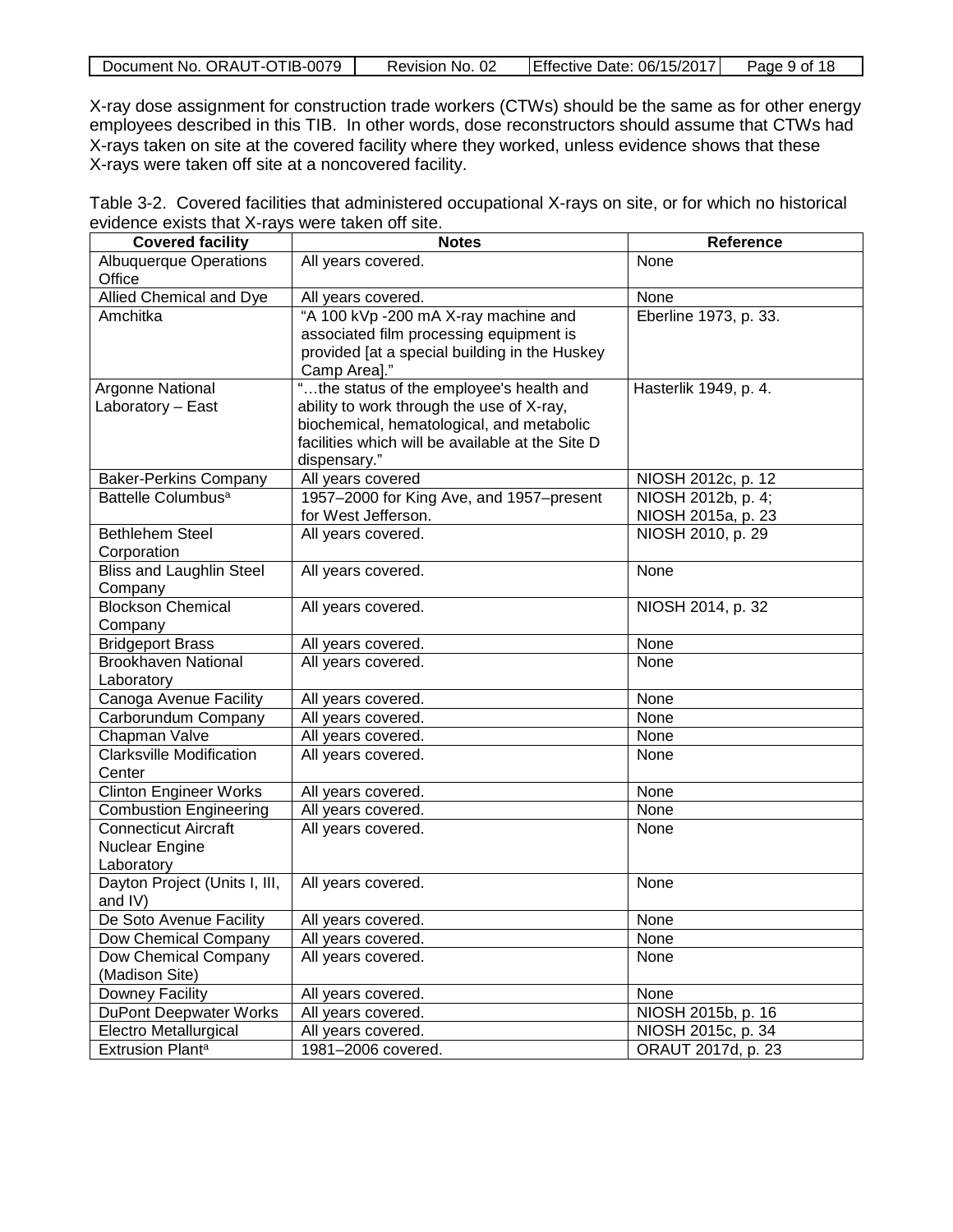| <b>Covered facility</b>               | <b>Notes</b>                                      | <b>Reference</b>                 |
|---------------------------------------|---------------------------------------------------|----------------------------------|
| Fernald                               | "It is possible that some of the X-ray            | ORAUT 2014b, p. 8                |
|                                       | examinations were performed off the               |                                  |
|                                       | [Fernald] site at local area hospitals, but there |                                  |
|                                       | does not seem to be a fixed pattern, and no       |                                  |
|                                       | clear evidence exists in relation to when or for  |                                  |
|                                       | whom this might have occurred."                   |                                  |
| <b>General Atomics</b>                | "A former GA nurse recalled that chest X-rays     | ORAUT 2008a, p. 46               |
|                                       | were required for beryllium workers and           |                                  |
|                                       | stated the X-ray examinations were                |                                  |
|                                       | conducted at La Jolla Radiology." No              |                                  |
|                                       | historical documentation found to support this    |                                  |
|                                       | statement.                                        |                                  |
| <b>General Electric Company</b>       | All years covered.                                | None                             |
| (Ohio)<br><b>General Steel</b>        |                                                   |                                  |
| Grand Junction <sup>a</sup>           | All years covered.<br>1962-1969 covered.          | None<br>Author unknown ca. 2002, |
|                                       |                                                   | p. 10                            |
| Hanford                               | X-rays taken at Kadlec Hospital from              | Travis 1956                      |
|                                       | 1944-1956 are now to be included in dose          |                                  |
|                                       | reconstruction, as the AEC owned Kadlec           |                                  |
|                                       | during this time.                                 |                                  |
| Harshaw                               | "Continue to use the services of the              | Belmore 1948;                    |
|                                       | Radiological Clinic or its equivalent, but all    | Tabershaw 1950                   |
|                                       | X-rays should be obtained from them and           |                                  |
|                                       | kept in a locked fireproof cabinet in the         |                                  |
|                                       | dispensary" (Belmore 1948, p. 123), or the        |                                  |
|                                       | "X-ray laboratory in Cleveland" (Tabershaw        |                                  |
|                                       | 1950).                                            |                                  |
| <b>Hood Building</b>                  | All years covered.                                | None                             |
| <b>Hooker Electrochemical</b>         | All years covered.                                | NIOSH 2011b, p. 14               |
| Horizons                              | All years covered.                                | None                             |
| Huntington Pilot Plant                | All years covered.                                | NIOSH 2013, pp. 18-19            |
| Idaho National Laboratory             | "Offsite facilities might have been contracted    | ORAUT 2009, p. 8                 |
| and Argonne National                  | to perform the examinations."                     |                                  |
| Laboratory-West                       |                                                   |                                  |
| Iowa Army Ammunition                  | All years covered.                                | NIOSH 2011a, pp. 6-7.            |
| Plant                                 |                                                   |                                  |
| Joslyn Manufacturing and              | All years covered.                                | None                             |
| <b>Supply Company</b>                 |                                                   |                                  |
| K-25 Plant                            | All years covered.                                | None                             |
| Kansas City Plant <sup>a</sup>        | Before 1997 covered.                              | ORAUT 2017b, p. 20; Todd         |
|                                       |                                                   | 2004, p. 3                       |
| Lake Ontario Ordnance                 | All years covered.                                | None                             |
| Works                                 |                                                   |                                  |
| Lawrence Berkeley                     | 1964-1995 covered.                                | ORAUT 2010c, pp. 21-22;          |
| National Laboratory <sup>a</sup>      |                                                   | Parker 1963; Grondona 2010       |
| Lawrence Livermore                    | All years covered.                                | None                             |
| National Laboratory                   |                                                   |                                  |
| Los Alamos National                   | All years covered.                                | None                             |
| Laboratory                            |                                                   |                                  |
| <b>Medina Modification</b>            | Some records indicate the X-rays might have       | Claim file records               |
| Center                                | been taken off site at the Minter X-Ray Clinic.   |                                  |
| Metallurgical Laboratory <sup>a</sup> | July 1944 and later covered.                      | Author unknown 1946, p. 27       |
| <b>Metals and Controls</b>            | All years covered.                                | None                             |
| Mound Plant                           | All years covered.                                | None                             |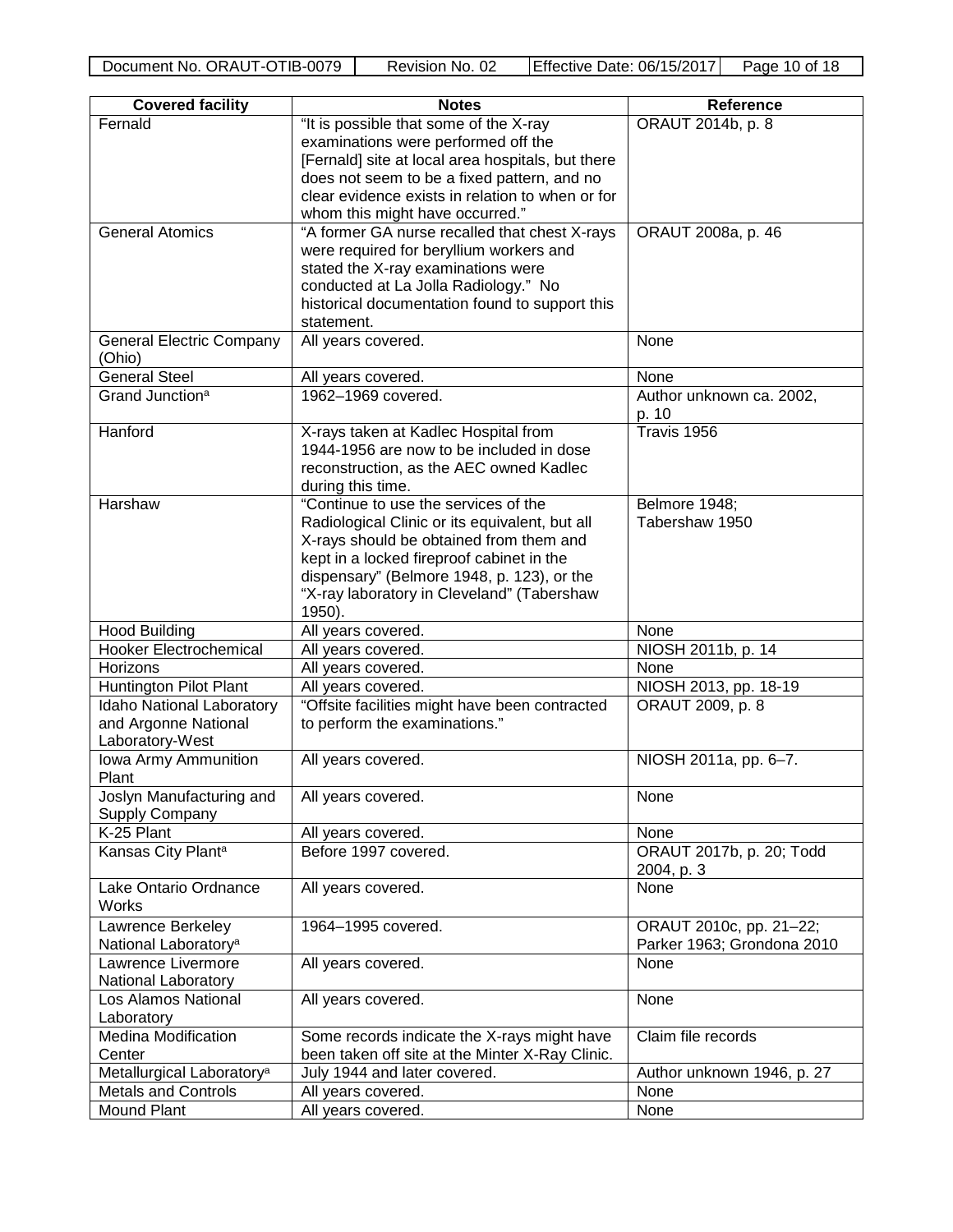| <b>Covered facility</b>                               | <b>Notes</b>                                                                                                                                                                                                | Reference                |
|-------------------------------------------------------|-------------------------------------------------------------------------------------------------------------------------------------------------------------------------------------------------------------|--------------------------|
| Nevada Test Site                                      | 1960-1985 covered, 1986-1995 other than                                                                                                                                                                     | ORAUT 2012b, pp. 7, 10;  |
|                                                       | preemployment X-rays covered.                                                                                                                                                                               | DeMarre 2012; Moon, 2012 |
| Norton Company                                        | All years covered.                                                                                                                                                                                          | None                     |
| <b>Nuclear Metals</b>                                 | All years covered.                                                                                                                                                                                          | NIOSH 2015d, p. 9        |
| Oak Ridge National<br>Laboratory                      | All years covered.                                                                                                                                                                                          | None                     |
| Pacific Northwest National<br>Laboratory <sup>a</sup> | Same as Hanford through September 30,<br>2012.                                                                                                                                                              | ORAUT 2016b, p. 25.      |
| Pacific Proving Ground                                | "The dose reconstructor should use the<br>occupational medical dose TBDs for the<br>participant's employers and associated DOE<br>sites to determine X-ray dose."                                           | ORAUT 2016c, pp. 12-13   |
| <b>Paducah Gaseous</b><br><b>Diffusion Plant</b>      | All years covered.                                                                                                                                                                                          | None                     |
| Pantex Plant                                          | All years covered.                                                                                                                                                                                          | None                     |
| <b>Pinellas Plant</b>                                 | All years covered.                                                                                                                                                                                          | None                     |
| Piqua Organic Moderated<br>Reactor                    | All years covered.                                                                                                                                                                                          | None                     |
| <b>Portsmouth Gaseous</b><br><b>Diffusion Plant</b>   | 1954-March 2012 (except 2010-2011 when<br>Southern Ohio Medical Center records found<br>in claim file)<br>May 5, 2014-present                                                                               | ORAUT 2016h              |
| Revere Copper and Brass                               | All years covered.                                                                                                                                                                                          | None                     |
| Rocky Flats Plant                                     | All years covered.                                                                                                                                                                                          | None                     |
| S-50 Plant                                            | All years covered.                                                                                                                                                                                          | None                     |
| SAM Laboratories,<br><b>Columbia University</b>       | All years covered.                                                                                                                                                                                          | None                     |
| Sandia National<br>Laboratories <sup>a</sup>          | X-rays are assumed to have been taken on<br>site except those marked Sandia Base<br>Hospital and/or Kirtland Air Force Base<br>Dispensary.                                                                  | Anders 2015              |
| Sandia National<br>Laboratories, Livermore            | "The X-ray machine equipment was removed<br>from the site in approximately 1990 "<br>(ORAUT 2014d, p. 22).                                                                                                  | ORAUT 2014d; ORAUT 2006a |
|                                                       | After 1990, X-rays were performed at<br>Lawrence Livermore National Laboratory, a<br>covered facility.                                                                                                      |                          |
| Santa Susana Field<br>Laboratory (Area IV)            | "By 1998, all radiographic examinations were<br>subcontracted to West Hills Hospital in West<br>Hills, California" (ORAUT 2008b, p. 10). No<br>historical documentation found to support this<br>statement. | ORAUT 2008b, pp. 10, 13  |
| Savannah River Site                                   | All years covered.                                                                                                                                                                                          | None                     |
| <b>Spencer Chemical</b><br>Company/Jayhawk Works      | All years covered.                                                                                                                                                                                          | None                     |
| St. Louis Airport Storage<br>Site                     | All years covered.                                                                                                                                                                                          | None                     |
| Standard Oil Company of<br>New Jersey                 | All years covered.                                                                                                                                                                                          | None                     |
| <b>Superior Steel</b>                                 | All years covered.                                                                                                                                                                                          | None                     |
| Tennessee Valley<br>Authority                         | All years covered.                                                                                                                                                                                          | None                     |
| <b>Texas City Chemicals</b>                           | All years covered.                                                                                                                                                                                          | None                     |
| <b>Titanium Alloy</b><br><b>Manufacturing Company</b> | All years covered.                                                                                                                                                                                          | None                     |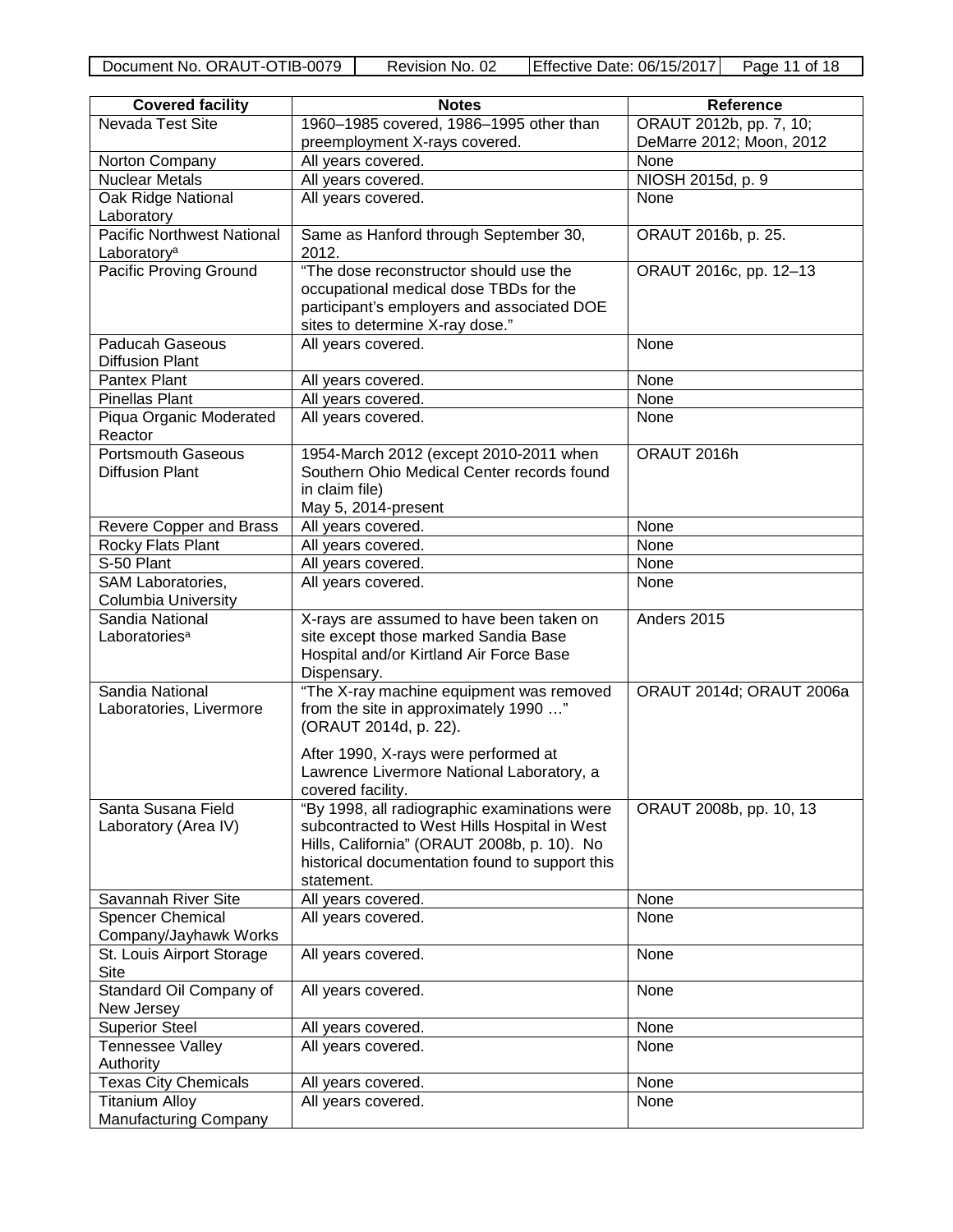| Document No. ORAUT-OTIB-0079 | Revision No. 02 | Effective Date: 06/15/2017 | Page 12 of 18 |
|------------------------------|-----------------|----------------------------|---------------|

| All years covered.                         | None                    |
|--------------------------------------------|-------------------------|
|                                            |                         |
|                                            |                         |
| All years covered.                         | NIOSH 2017, p. 15       |
|                                            |                         |
| Some X-rays taken at the Beverly Hospital. | Todd 1945, p. 17;       |
|                                            | NIOSH 2012a, pp. 34-35. |
| All years covered.                         | None                    |
| All years covered.                         | None                    |
| All years covered.                         | None                    |
| All years covered.                         | None                    |
| All years covered.                         | None                    |
|                                            |                         |
| All years covered.                         | None                    |
|                                            |                         |
| All years covered.                         | None                    |
|                                            |                         |
| All years covered.                         | None                    |
|                                            |                         |

a. See also Table 3-1.

The guidance in this TIB supersedes previous guidance on the issue of assignment of X-ray dose at covered facilities that might be found in the following documents or in site profiles issued before this TIB:

- Revision 04 of ORAUT-OTIB-0006, *Dose Reconstruction from Occupational Medical X-Ray Procedures* (ORAUT 2011);
- Revision 02 of ORAUT-OTIB-0052, *Parameters to Consider When Processing Claims for Construction Trade Workers* (ORAUT 2014e);
- Revision 01 of ORAUT-PROC-0006, *External Dose Reconstruction* (ORAUT 2006b); and
- Revision 04 of ORAUT-PROC-0061, *Occupational Medical X-Ray Dose Reconstruction for DOE Sites* (ORAUT 2017a).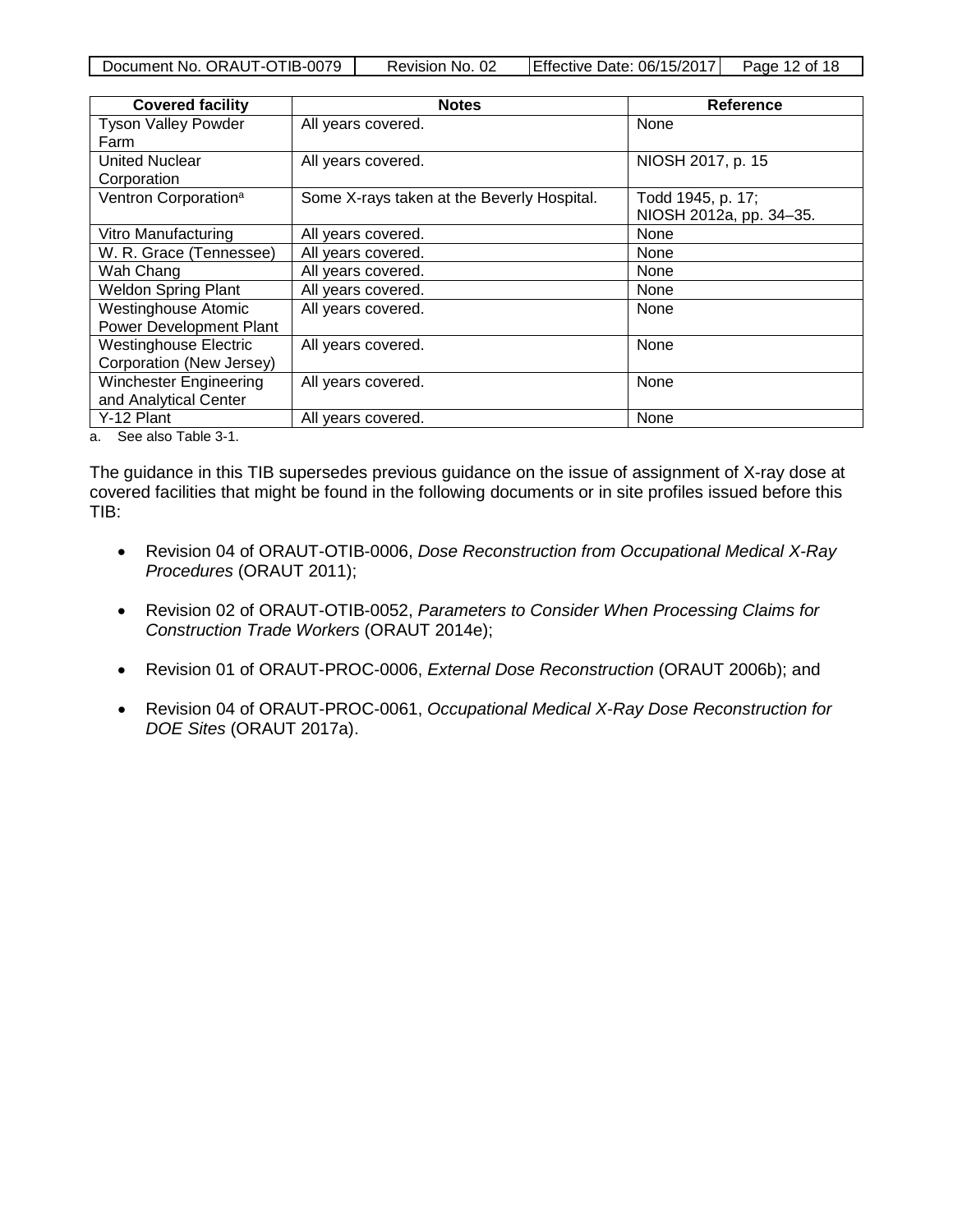| Document No. ORAUT-OTIB-0079 | Revision No. 02 | Effective Date: $06/15/2017$ Page 13 of 18 |  |
|------------------------------|-----------------|--------------------------------------------|--|

#### <span id="page-12-0"></span>**REFERENCES**

- Amstein, T., 2008, untitled letter to B. Irvine (Stoller Corporation/Source One Management), Battelle Memorial Institute, Columbus, Ohio, July 1. [SRDB Ref ID: 47125]
- Anders, K., 2015, "Re: question about covered facilities," e-mail to T. A. Gilbertson (NIOSH), Office of Workers' Compensation Programs, U.S. Department of Labor, Washington, D.C., May 18. [SRDB Ref ID: 143891]
- Author unknown, 1946, *Manhattan District History Book I General, Volume 7 Medical Program*, December 31. [SRDB Ref ID: 40434]
- Author unknown, 1948, "The State Insurance Fund," summary of testimony and proceedings at hearing, Held in Buffalo, New York, July 2. [SRDB Ref ID: 16316, p. 15]
- Author unknown, 1978, collection of personnel and medical records claimant [name redacted]. [SRDB Ref ID: 27768, p. 189].
- Author unknown, ca, 2002, *U.S. Department of Energy Grand Junction Office, Site X-Ray History*. [SRDB Ref ID: 3325, p. 9]
- Beckerley, J. G., 1948, "Medical Monitoring Program," letter to G. White, Jr. (The Kellex Corporation), U.S. Atomic Energy Commission, New York Operations Office, New York, New York, October 26. [SRDB Ref ID: 11094]
- Belmore, F. M., 1948, "Clinical and Medical Program," letter to S. S. Parks (Harshaw Chemical Company), U.S. Atomic Energy Commission, New York Operations Office, New York, New York, October 29. [SRDB Ref ID: 10641, p. 122]
- Cain, F. Jr., 1964, "Duties of the Nurse," memorandum to R. Westerman, Nuclear Materials and Equipment Corporation, Pittsburgh, Pennsylvania, April 16. [SRDB Ref ID: 27750, p. 37]

Corvallis Clinic, 1959–1986, collection of medical records, Corvallis, Oregon. [SRDB Ref ID: 120268]

- Corvallis Clinic, 1972–1986, collection of medical records, Corvallis, Oregon. [SRDB Ref ID: 120270]
- DeMarre, M., 2012, "RE: Additional X-Ray Related Questions (NTS) Related to Request (NTS FY12-001)," e-mail to D. G. Morris (Oak Ridge Associated Universities Team), National Security Technologies, Las Vegas, Nevada, March 14. [SRDB Ref ID: 112248]
- Dowdy, A. H., 1947, "Stereo Mini Chest Plates for Atomic Energy Project Personnel," memorandum to Dr. G. M. Suter, U.S. Atomic Energy Commission, April 21. [SRDB Ref ID: 30707]
- Eberline (Eberline Instrument Company), 1973, *Project Cannikin On-Site Radiological Safety and Medical Services Final Report*, NVO-294-6, Santa Fe, New Mexico, August. [SRDB Ref ID: 25131]
- Freeman, E. J., 1975, "Occupational Health Aspects of a Fluoride Volatility Process," *Conference on Occupational Health Aspects of Uranium*, *Held at Stouffer's National Center Inn, Arlington, Virginia, April 28–30, 1975*, ERDA-93, U.S. Energy Research and Development Administration, Washington, D.C. [SRDB Ref ID: 4613, p. 177]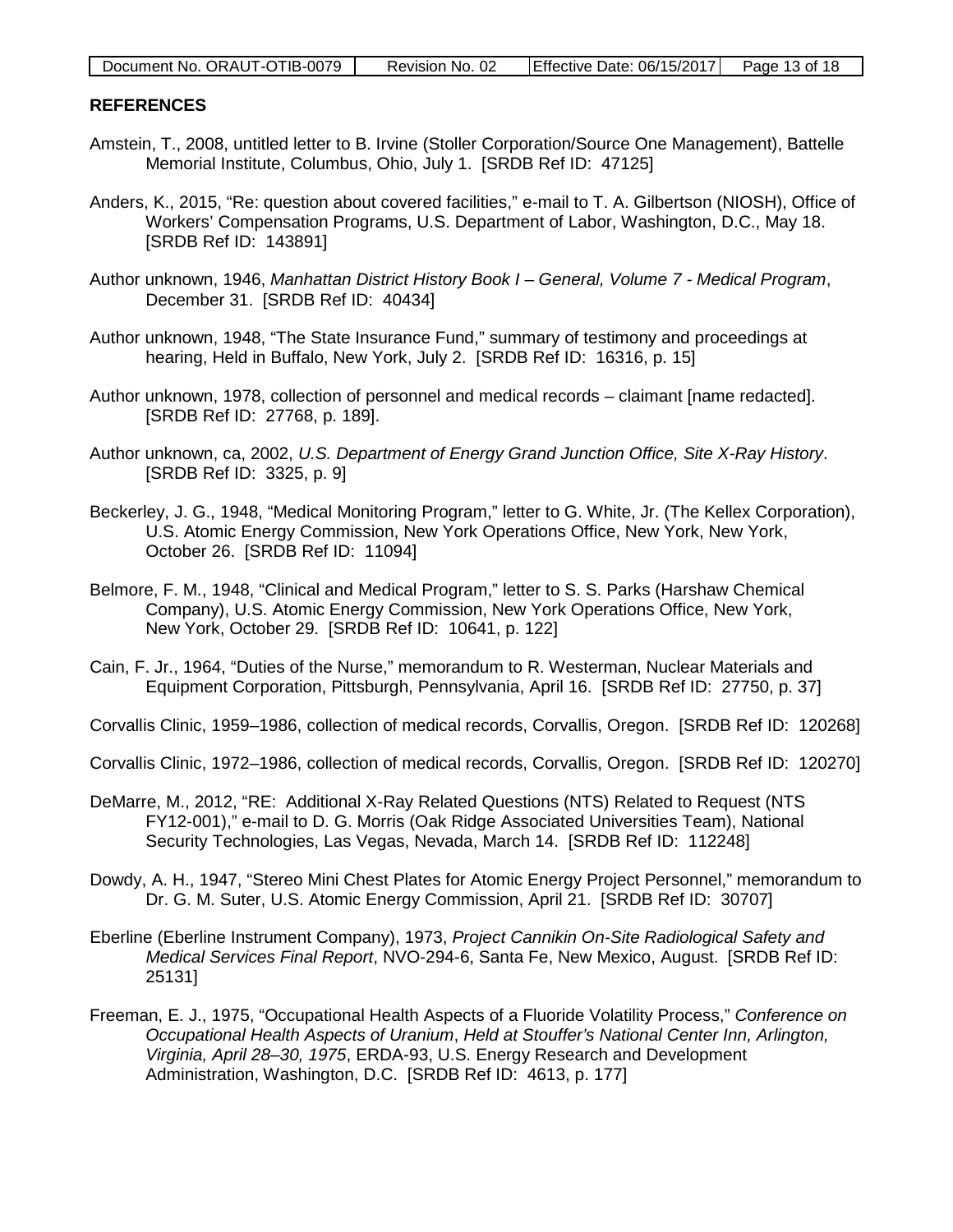- Grondona, C. E., 2010, "Re: question about LBNL X-ray equipment," e-mail to E. M. Thomas (Oak Ridge Associated Universities Team), Lawrence Berkeley National Laboratory, Berkeley, California, May 2. [SRDB Ref ID: 81017]
- Hasterlik, R. J., 1949, "Health Program as it Relates to the Individual Employee and the Laboratory," letter to Dr. H. Lisco, Argonne National Laboratory, Argonne, Illinois, April 25. [SRDB Ref ID: 18912, p. 3]
- Hibbitts, H. W., and W. A. Pryor, 1970, *Health and Nuclear Safety Appraisal Reactive Metals Inc. Extrusion Plant*, U.S. Atomic Energy Commission, Oak Ridge Operations Office, Oak Ridge, Tennessee, May. [SRDB Ref ID: 26445, p. 3]
- Holmes, A. R., 1944, untitled memorandum to S. P. Murphy, Linde Air Products Company, Linde Ceramics Plant, Tonawanda, New York, January 26. [SRDB Ref ID: 12382, p. 11]
- Mason, M. G., 1955, *Mallinckrodt Chemical Works Health Program Policies, Status, and Summary*, February 21. [SRDB Ref ID: 4338]
- Moon, J. C., 2012, "Request X-Ray Surveillance/Testing Information (NTS)" e-mail to M. DeMarre, National Security Technologies, Las Vegas, Nevada, March 15. [SRDB Ref ID: 112245]
- Nickson, J. J., 1943, untitled letter to C. E. Daniels, University of Chicago, Metallurgical Laboratory, Chicago, Illinois, June 29. [SRDB Ref ID: 11581]
- NIOSH (National Institute for Occupational Safety and Health), 2010, *Technical Basis for Development of an Exposure Matrix for Bethlehem Steel Corporation, Lackawanna, New York; Period of Operation: 1949-1952,* DCAS-TKBS-0003, Rev. 01, Division of Compensation Analysis and Support, Cincinnati, Ohio, November 30. [SRDB Ref ID: 90743]
- NIOSH (National Institute for Occupational Safety and Health), 2011a, *Technical Basis Document for Atomic Energy Operations at the Iowa Army Ammunition Plant (IAAP),* DCAS-TKBS-0001, Rev. 01, Division of Compensation Analysis and Support, Cincinnati, Ohio, October 20. [SRDB Ref ID: 103197]
- NIOSH (National Institute for Occupational Safety and Health), 2011b, *Technical Basis Document for the Hooker Electrochemical Company – Niagara Falls, New York,* DCAS-TKBS-0009, Rev. 01, Division of Compensation Analysis and Support, Cincinnati, Ohio, June 17. SRDB Ref ID: 100367]
- NIOSH (National Institute for Occupational Safety and Health), 2012a, *SEC Petition Evaluation Report SEC-ER-00198*, Division of Compensation Analysis and Support, Cincinnati, Ohio, August 14. [SRDB Ref ID: 122444]
- NIOSH (National Institute for Occupational Safety and Health), 2012b, *SEC Petition Evaluation Report SEC-ER-00208*, Division of Compensation Analysis and Support, Cincinnati, Ohio, November 19. [SRDB Ref ID: 136741]
- NIOSH (National Institute for Occupational Safety and Health), 2012c, *Technical Basis Document for the Baker-Perkins Company – Saginaw Michigan,* DCAS-TKBS-0005, Rev. 01, Division of Compensation Analysis and Support, Cincinnati, Ohio, May 1. [SRDB Ref ID: 117271]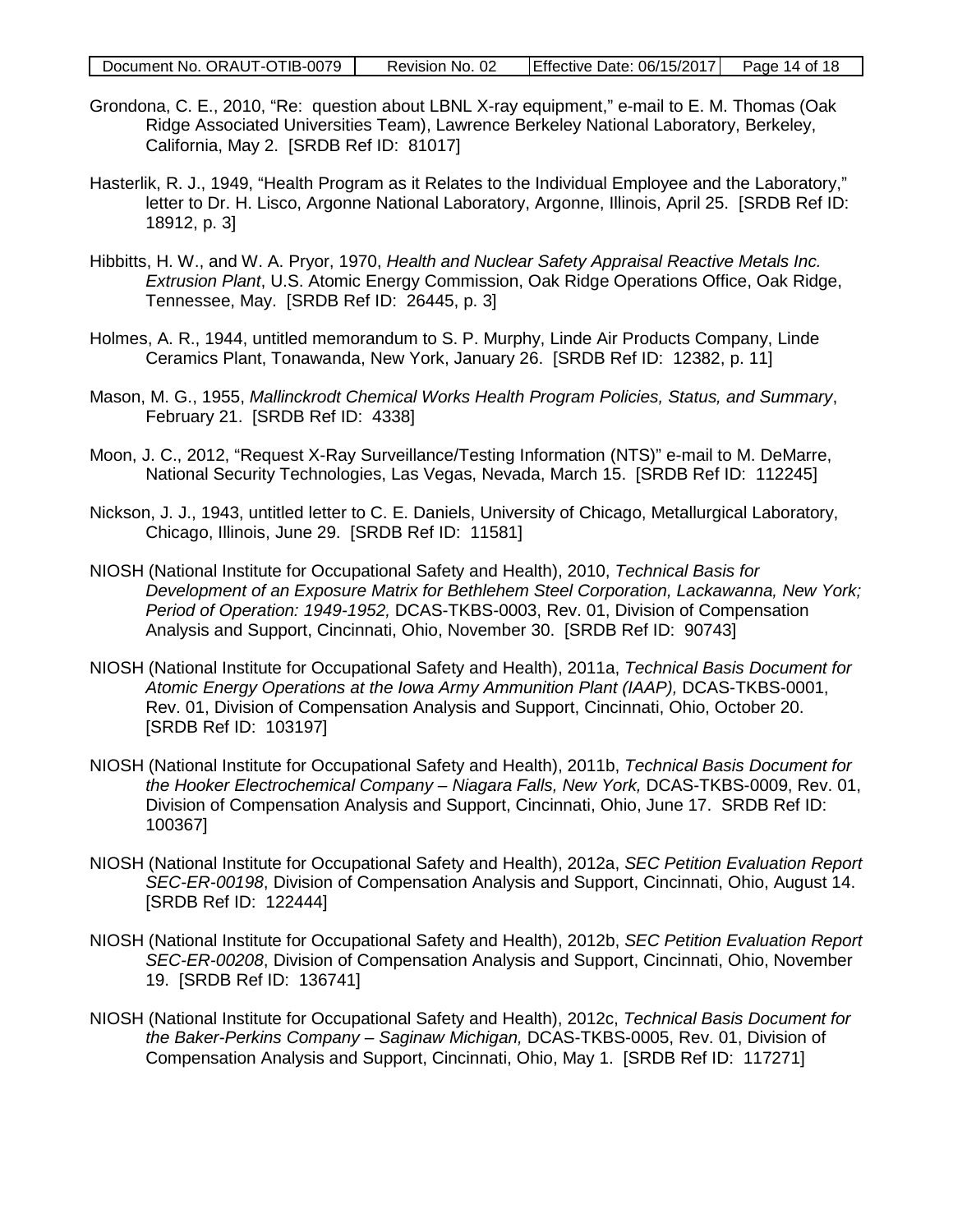|  | Document No. ORAUT-OTIB-0079 | Revision No. 02 | Effective Date: 06/15/2017 | Page 15 of 18 |
|--|------------------------------|-----------------|----------------------------|---------------|
|--|------------------------------|-----------------|----------------------------|---------------|

- NIOSH (National Institute for Occupational Safety and Health), 2013, *Technical Basis Document for the Huntington Pilot Plant, Huntington, West Virginia,* DCAS-TKBS-0004, Rev. 01, Division of Compensation Analysis and Support, Cincinnati, Ohio, December 12. [SRDB Ref ID: 103785]
- NIOSH (National Institute for Occupational Safety and Health), 2014, *Technical Basis Document for Atomic Energy Operations at Blockson Chemical Company, Joliet, Illinois,* DCAS-TKBS-0002, Rev. 04, Division of Compensation Analysis and Support, Cincinnati, Ohio, May 19. [SRDB Ref ID: 143289]
- NIOSH (National Institute for Occupational Safety and Health), 2015a, *SEC Petition Evaluation Report SEC-ER-00229*, Division of Compensation Analysis and Support, Cincinnati, Ohio, November 2. [SRDB Ref ID: 151543]
- NIOSH (National Institute for Occupational Safety and Health), 2015b, *Technical Basis Document for the DuPont Deepwater Works – Deepwater, New Jersey,* DCAS-TKBS-0006, Rev. 02, Division of Compensation Analysis and Support, Cincinnati, Ohio, March 20. [SRDB Ref ID: 149130]
- NIOSH (National Institute for Occupational Safety and Health), 2015c, *Technical Basis Document for the Electro Metallurgical Company – Niagara Falls, New York,* DCAS-TKBS-0007, Rev. 01, Division of Compensation Analysis and Support, Cincinnati, Ohio, September 24. [SRDB Ref ID: 149069]
- NIOSH (National Institute for Occupational Safety and Health), 2015d, *Technical Basis Document for Nuclear Metals Inc.,* DCAS-TKBS-0010, Rev. 00, Division of Compensation Analysis and Support, Cincinnati, Ohio, April 24. [SRDB Ref ID: 143065]
- NIOSH (National Institute for Occupational Safety and Health), 2017, *Technical Basis Document for the United Nuclear Corporation, Hematite, Missouri,* DCAS-TKBS-0008, Rev. 01, Division of Compensation Analysis and Support, Cincinnati, Ohio, February 21. [SRDB Ref ID: 165898]
- ORAUT (Oak Ridge Associated Universities Team), 2006a, "History of Health Physics, and location of related records, at SNL-CA," documented communication with Sandia National Laboratories employee, Oak Ridge, Tennessee, May 9. [SRDB Ref ID: 23574]
- ORAUT (Oak Ridge Associated Universities Team), 2006b, *External Dose Reconstruction*, ORAUT-PROC-0006, Rev. 01, Oak Ridge, Tennessee, June 5. [SRDB Ref ID: 29985]
- ORAUT (Oak Ridge Associated Universities Team), 2007a, *Site Profile for the West Valley Demonstration Project*, ORAUT-TKBS-0057, Rev. 00 PC-1, Oak Ridge, Tennessee, August 17. [SRDB Ref ID: 34371]
- ORAUT (Oak Ridge Associated Universities Team), 2007b, *Site Profile for the Stanford Linear Accelerator Center*, ORAUT-TKBS-0051, Rev. 01, Oak Ridge, Tennessee, August 17. [SRDB Ref ID: 34370]
- ORAUT (Oak Ridge Associated Universities Team), 2008a, *Site Profile for General Atomics*, ORAUT-TKBS-0045, Rev. 00, Oak Ridge, Tennessee, September 26. [SRDB Ref ID: 49950]
- ORAUT (Oak Ridge Associated Universities Team), 2008b, *Area IV of the Santa Susana Field Laboratory, the Canoga Avenue Facility (Vanowen Building), the Downey Facility, and the De Soto Avenue Facility (sometimes referred to as Energy Technology Engineering Center [ETEC] or Atomics International) – Occupational Medical Dose*, ORAUT-TKBS-0038-3, Rev. 02, Oak Ridge, Tennessee, October 31. [SRDB Ref ID: 53184]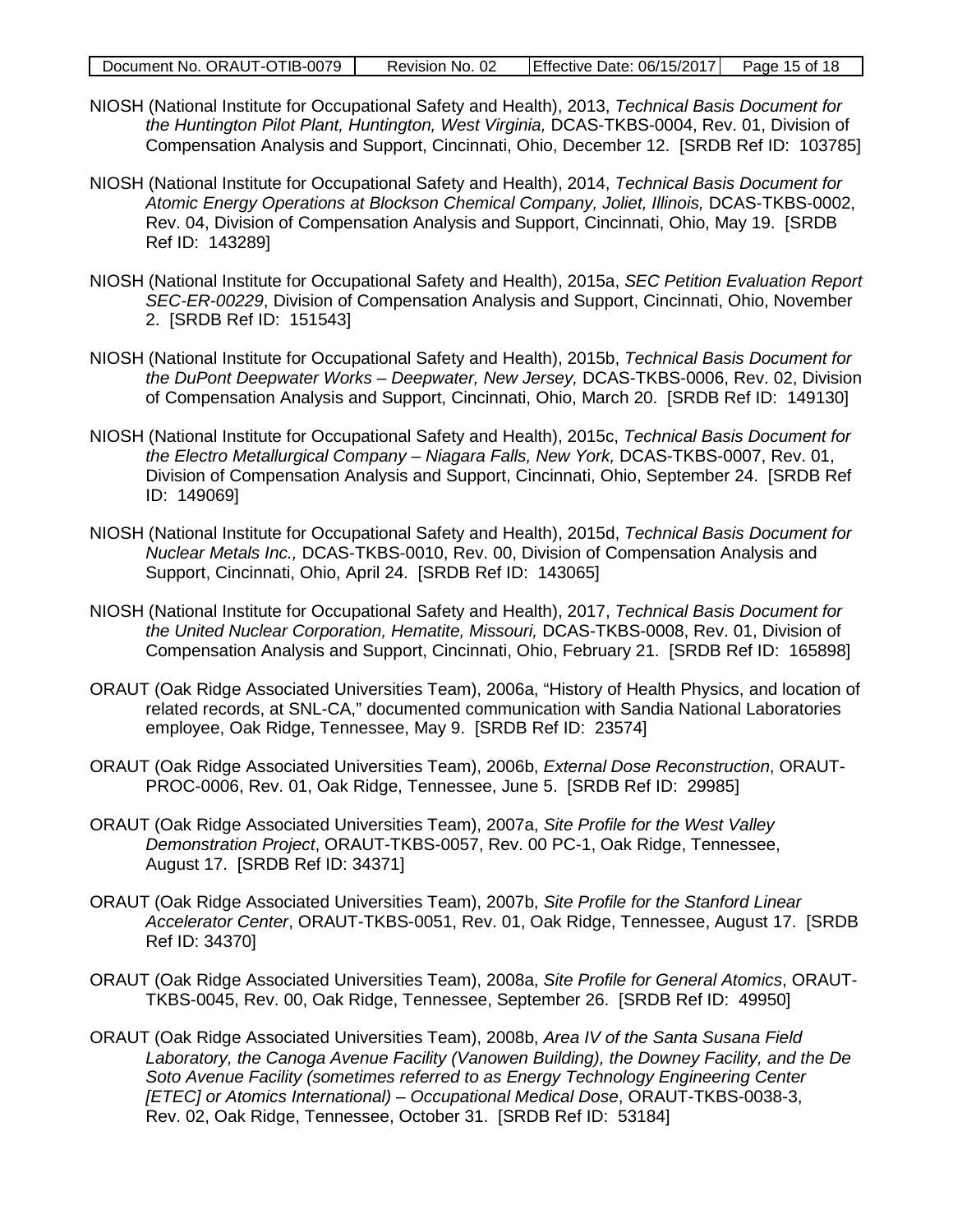|  | Document No. ORAUT-OTIB-0079 | Revision No. 02 | Effective Date: 06/15/2017 | Page 16 of 18 |
|--|------------------------------|-----------------|----------------------------|---------------|
|--|------------------------------|-----------------|----------------------------|---------------|

- ORAUT (Oak Ridge Associated Universities Team), 2009, *Idaho National Laboratory and Argonne National Laboratory-West – Occupational Medical Dose*, ORAUT-TKBS-0007-3, Rev. 02, Oak Ridge, Tennessee, December 21. [SRDB Ref ID: 77829]
- ORAUT (Oak Ridge Associated Universities Team), 2010a, untitled memorandum to File, Oak Ridge, Tennessee, December 3. [SRDB Ref ID: 90744]
- ORAUT (Oak Ridge Associated Universities Team), 2010b, "Excerpts from Claim File Records of West Valley Workers," memorandum to file, Oak Ridge, Tennessee, December 10. [SRDB Ref ID: 90920]
- ORAUT (Oak Ridge Associated Universities Team), 2010c, *Site Profile for the Lawrence Berkeley National Laboratory*, ORAUT-TKBS-0049, Rev. 02, Oak Ridge, Tennessee, May 10. [SRDB Ref ID: 81254]
- ORAUT (Oak Ridge Associated Universities Team), 2010d, *Basis for Development of an Exposure Matrix for the Mallinckrodt Chemical Company St. Louis Downtown Site and the St. Louis Airport Site, St. Louis, Missouri*, ORAUT-TKBS-0005, Rev. 03, Oak Ridge, Tennessee, November 22. [SRDB Ref ID: 90593]
- ORAUT (Oak Ridge Associated Universities Team), 2010e, "Location of Occupational Medical X-rays for West Valley Workers," documented communication with West Valley Environmental Services employee, Oak Ridge, Tennessee, December 13. [SRDB Ref ID: 90938]
- ORAUT (Oak Ridge Associated Universities Team), 2011, *Dose Reconstruction from Occupational Medical X-Ray Procedures*, ORAUT-OTIB-0006, Rev. 04, Oak Ridge, Tennessee, June 20. [SRDB Ref ID: 98147]
- ORAUT (Oak Ridge Associated Universities Team), 2012a, *Site Profile for Ames Laboratory*, ORAUT-TKBS-0055, Rev. 03, Oak Ridge, Tennessee, January 3. [SRDB Ref ID: 106103]
- ORAUT (Oak Ridge Associated Universities Team), 2012b, *Nevada Test Site Occupational Medical Dose*, ORAUT-TKBS-0008-3, Rev. 02, Oak Ridge, Tennessee, November 26. [SRDB Ref ID: 120674]
- ORAUT (Oak Ridge Associated Universities Team), 2014a, *Site Profile for Allied Chemical Corporation Plant*, ORAUT-TKBS-0044, Rev. 02, Oak Ridge, Tennessee, April 28. [SRDB Ref ID: 132330]
- ORAUT (Oak Ridge Associated Universities Team), 2014b, *Fernald Environmental Management Project – Occupational Medical Dose*, ORAUT-TKBS-0017-3, Rev. 01, Oak Ridge, Tennessee, January 2. [SRDB Ref ID: 129533]
- ORAUT (Oak Ridge Associated Universities Team), 2014c, *Site Profile for Simonds Saw and Steel*, ORAUT-TKBS-0032, Rev. 02, Oak Ridge, Tennessee, October 21. [SRDB Ref ID: 136852]
- ORAUT (Oak Ridge Associated Universities Team), 2014d, *Summary Site Profile for Sandia National Laboratories in Livermore, California*, ORAUT-TKBS-0053, Rev. 01, Oak Ridge, Tennessee, April 28. [SRDB Ref ID: 132244]
- ORAUT (Oak Ridge Associated Universities Team), 2014e, *Parameters to Consider When Processing Claims for Construction Trade Workers*, ORAUT-OTIB-0052, Rev. 02, Oak Ridge, Tennessee, July 24. [SRDB Ref ID: 133862]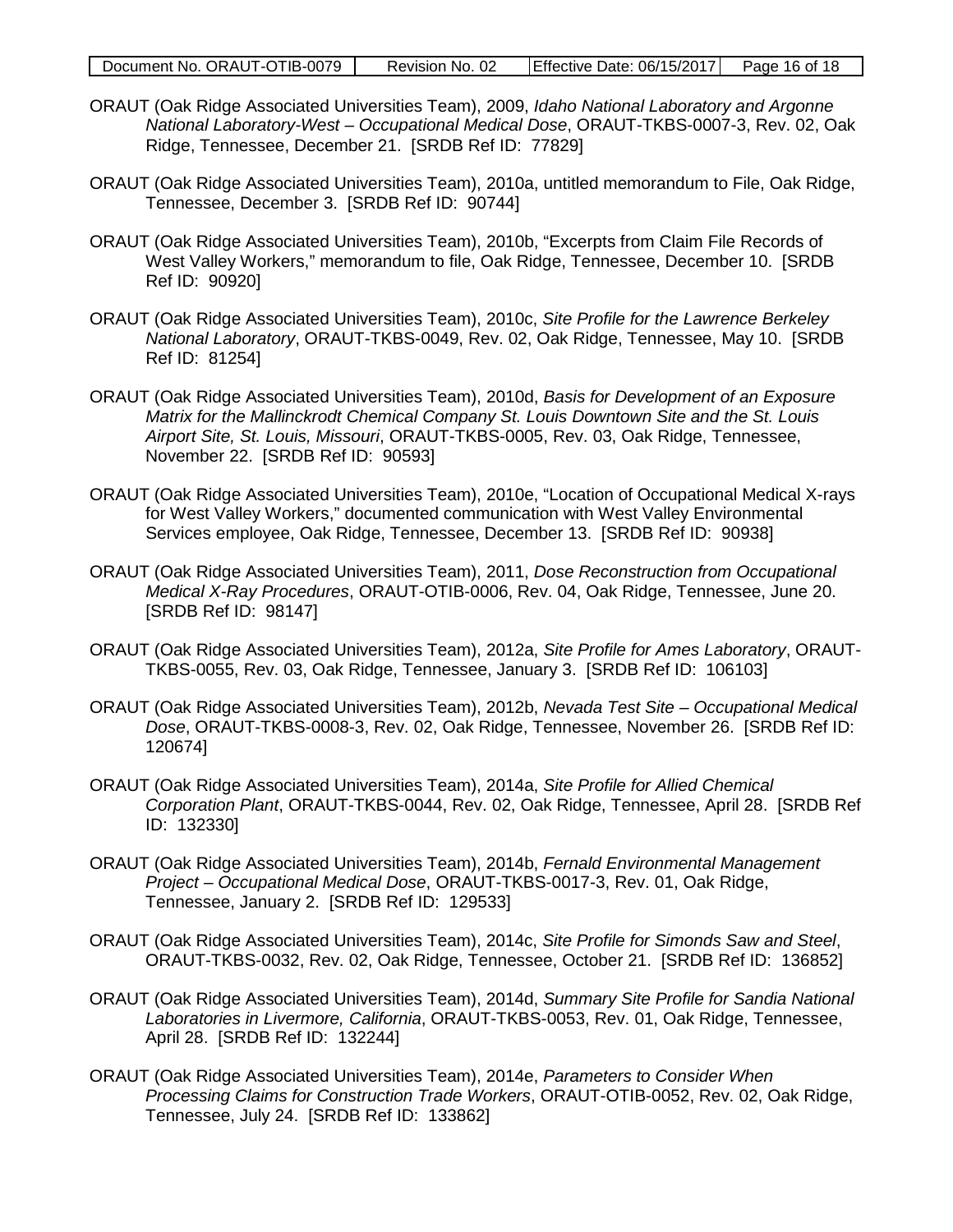- ORAUT (Oak Ridge Associated Universities Team), 2015a, *Basis for the Development of an Exposure Matrix for Aliquippa Forge, Pennsylvania, Period of Operation: January 1, 1947 through February 28, 1950*, ORAUT-TKBS-0021, Rev. 02, Oak Ridge, Tennessee, November 16. [SRDB Ref ID: 148937]
- ORAUT (Oak Ridge Associated Universities Team), 2015b, *An Exposure Matrix for Linde Ceramics Plant (including Tonawanda Laboratory)*, ORAUT-TKBS-0025, Rev. 04, Oak Ridge, Tennessee, May 8. [SRDB Ref ID: 143513]
- ORAUT (Oak Ridge Associated Universities Team), 2016a, *Site Profile for Battelle Memorial Institute, King Avenue and West Jefferson Sites, Columbus, Ohio*, ORAUT-TKBS-0058, Rev. 01, Oak Ridge, Tennessee, June 27. [SRDB Ref ID: 157122]
- ORAUT (Oak Ridge Associated Universities Team), 2016b, *Site Profile for Pacific Northwest National Laboratory*, ORAUT-TKBS-0027, Rev. 02, Oak Ridge, Tennessee, September 12. [SRDB Ref ID: 159906]
- ORAUT (Oak Ridge Associated Universities Team), 2016c, *Summary Site Profile for the Pacific Proving Ground*, ORAUT-TKBS-0052, Rev. 01, Oak Ridge, Tennessee, July 11. [SRDB Ref ID: 157732]
- ORAUT (Oak Ridge Associated Universities Team), 2016d, "Occupational Medical Dose at BWXT," documented communication with BWXT employee, Oak Ridge, Tennessee, February 9. [SRDB Ref ID: 151396]
- ORAUT (Oak Ridge Associated Universities Team), 2016e, "Occupational Medical X-Rays," documented communication with former BWXT employee, Oak Ridge, Tennessee, June 2. [SRDB Ref ID: 156537]
- ORAUT (Oak Ridge Associated Universities Team), 2016f, "Occupational Medical X-Rays," documented communication with former BWXT employee, Oak Ridge, Tennessee, June 2. [SRDB Ref ID: 156538]
- ORAUT (Oak Ridge Associated Universities Team), 2016g, "Occupational Medical X-Rays," documented communication with former BWXT employee, Oak Ridge, Tennessee, June 2. [SRDB Ref ID: 156539]
- ORAUT (Oak Ridge Associated Universities Team), 2016h, "Response to inquiry with Portsmouth Gaseous Diffusion Plant regarding Personnel Occupational X-Rays," documented communication with former Portsmouth workers, Oak Ridge, Tennessee, June 2. [SRDB Ref ID: 157125]
- ORAUT (Oak Ridge Associated Universities Team), 2017a, *Occupational Medical X-Ray Dose Reconstruction*, ORAUT-PROC-0061, Rev. 04, Oak Ridge, Tennessee, June 6. [SRDB Ref ID: 166910]
- ORAUT (Oak Ridge Associated Universities Team), 2017b, *Site Profile for the Kansas City Plant*, ORAUT-TKBS-0031, Rev. 01, Oak Ridge, Tennessee, January 6. [SRDB Ref ID: 165212]
- ORAUT (Oak Ridge Associated Universities Team), 2017c, *Site Profile for Nuclear Materials and Equipment Corporation, Apollo and Parks Township, Pennsylvania*, ORAUT-TKBS-0041, Rev. 04, Oak Ridge, Tennessee, March 13. [SRDB Ref ID: 165927]